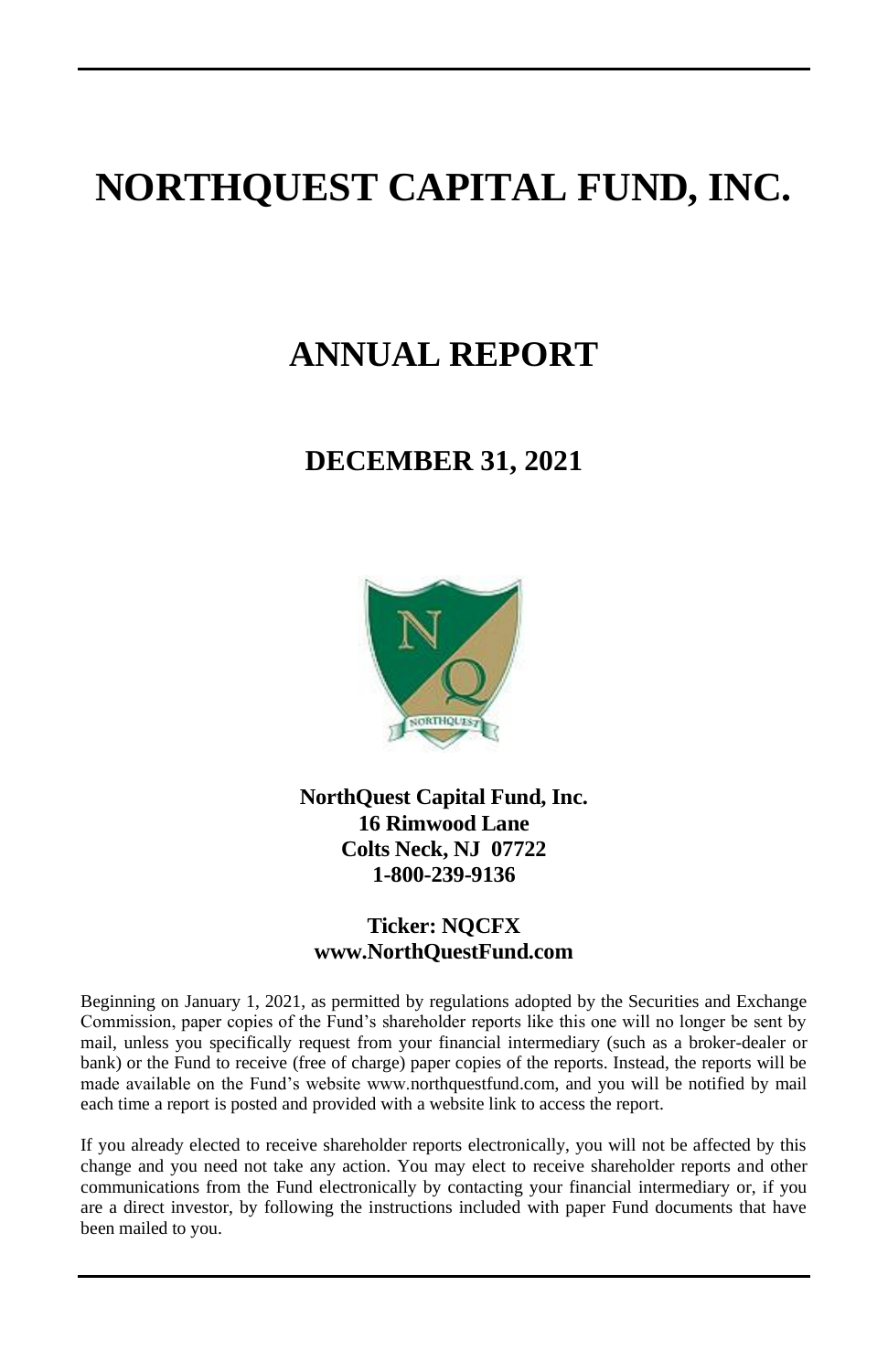### SHAREHOLDER LETTER DECEMBER 31, 2021 (UNAUDITED)

#### **To the Shareholders of NorthQuest Capital Fund, Inc.:**

The Fund's total return for 2021 was 32.58%, which included a \$1.70 per share distribution paid to all shareholders in the Fund on December 29, 2021. The table below compares the 2021 performances of the Fund's and the S&P 500 Index Total Return (TR) with dividends reinvested.

| 2021 Performance Year-To-Date Gain |
|------------------------------------|
| 32.58%                             |
| 28.71%                             |
|                                    |

#### **Common Stock Securities Purchased and Sold during 2021**

NorthQuest added the following common stock securities to its portfolio during 2021: Amazon.com, Inc. (AMZN), Dollar General Corporation (DG), Generac Holdings Inc. (GNRC), Lam Research Corporation (LRCX), Monolithic Power Systems, Inc. (MPWR), Royal Gold, Inc. (RGLD), and UnitedHealth Group, Inc. (UNH). See additional information about all of our company investments on pages 2 - 4.

NorthQuest sold entire positions in Paypal Holdings, Inc. (PYPL), and Rollins, Inc. (ROL). The Fund also trimmed positions in Apple, Inc. (APPL), Lam Research Corporation (LRCX), MasterCard Incorporated (MA), Stryker Corp. (SYK), and Zebra Technologies Corp. (ZBRA).

#### **2021 American Issues and Portfolio Performance**

The Fund's portfolio performed well during 2021 in spite of many issues challenging the economic, and social fabric of the U.S. During the first six months of 2021, our country continued to cope-with the Covid-19 infection, violent criminal activity in major cities, severe weather conditions in the west, reckless federal orders, and expensive federal programs. As a consequence, inflation and shortages of common items became prevalent throughout the U.S. The Fund sold shares of AAPL, MA, ROL, and ZBRA to enable the Fund to purchase DG, GNRC, and RGLD. The purchases were made to defend the portfolio from rising energy prices.

Unfortunately, the second half of 2021 did not improve for Americans. Bad government legislation, powerful storms in the south, confusing vaccine mandates, labor shortages, shipping delays, and "smash and grab thefts" continued to push prices up dramatically on oil, natural gas, gasoline, food, and everyday items. Many businesses and institutions were forced to reduce hours or close temporarily. These persistent economic and social concerns were a factor in NorthQuest selling its entire position in PYPL and adding LRCX and MPWR to the portfolio. LRCX and MPWR are companies in the semiconductor industry which is experiencing global shortages and high demand for microchips. Additionally, NorthQuest acquired more shares of AMZN whose online retail business is benefiting from coronavirus infections and daytime looting which are disrupting consumer visits to retail stores.

The Fund will continue to invest in companies that efficiently increase their sales, earnings and retained earnings. This methodology has a good track record of achieving above average total returns. But it will become impossible to realize any positive total returns if we continue to elect public servants that support and legislate policies which will bring about a total collapse of our American economy and tear down forever our constitutional republic, culture and history.

Please do not hesitate to call or write me with any comments or questions. Thank you for your trust, confidence, and investments.

Sincerely,

Peter I. Lenchi

President

Peter J. Lencki December 31, 2021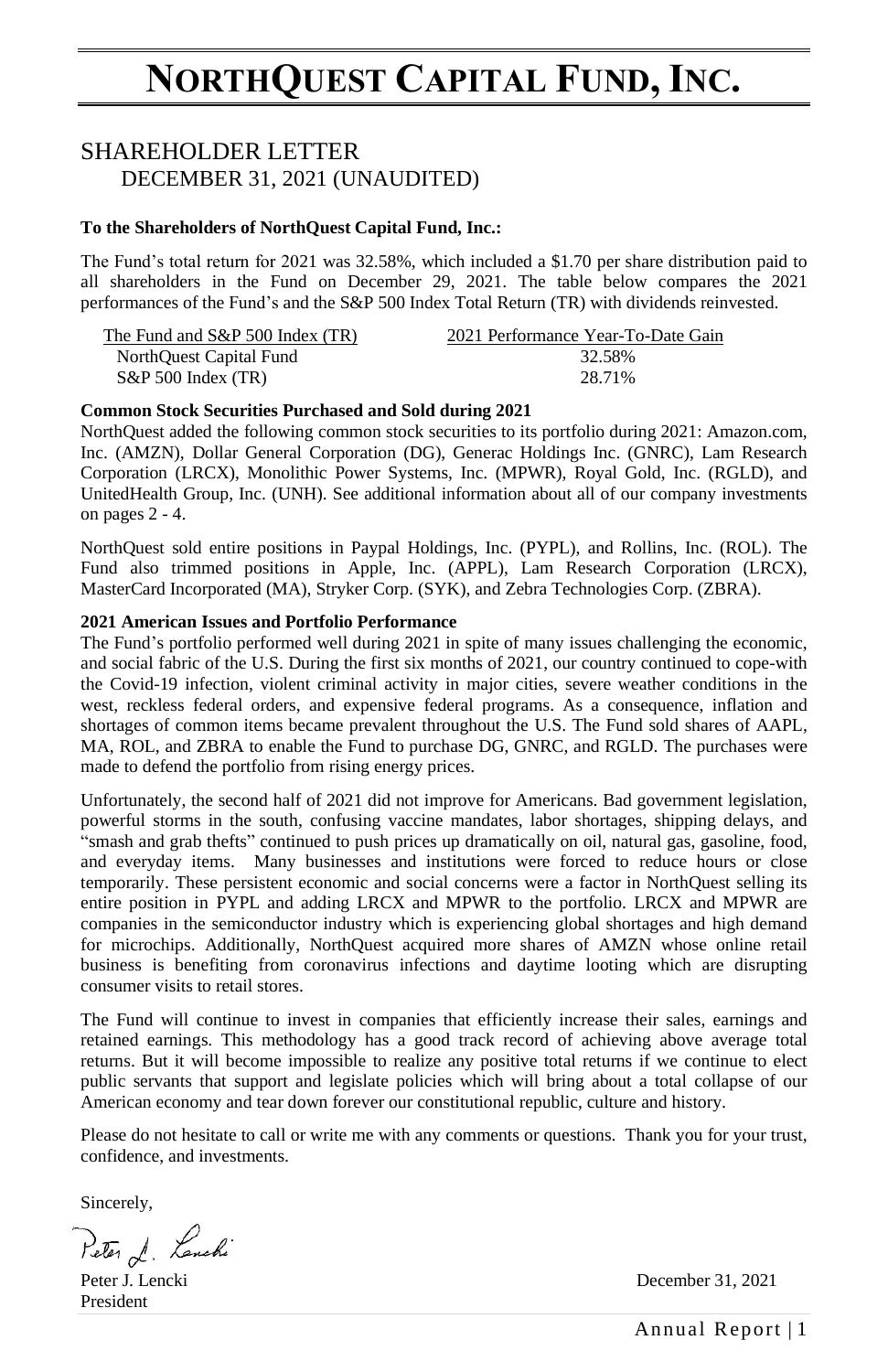### 2021 Business Information about the Fund's Investments DECEMBER 31, 2021 (UNAUDITED)

These comments are not recommendations to buy or sell these common stocks.

| Company                                                    | <b>Stock Symbol</b>                                                                                                                                                                                                                                                            |
|------------------------------------------------------------|--------------------------------------------------------------------------------------------------------------------------------------------------------------------------------------------------------------------------------------------------------------------------------|
| Apple, Inc.<br>Products & Services:                        | AAPL<br>AAPL designs, manufactures, and sells smart phones, tablets, personal<br>computers wearables, software, and other related services and<br>accessories.                                                                                                                 |
| Adobe, Inc.<br>Products & Services:                        | <b>ADBE</b><br>ADBE is a software company that provides products and services to<br>create, transfer, market, and publish computer-based or digital<br>documents. Customers include consumers, professionals, and businesses.                                                  |
| Arthur J. Gallagher<br>& Co.<br>Products & Services:       | AJG<br>AJG offers cost-effective property/casualty insurance and risk<br>management programs. AJG also engages in the consulting, design, and<br>administration services for health and retirement plans.                                                                      |
| Amazon.com, Inc.<br>Products & Services:                   | <b>AMZN</b><br>AMZN is a global online retailer that engages in the shipping and<br>handling of goods; offers technology services such as storage, cloud,<br>data, and analytics; and provides the streaming of media. AMZN also<br>manufactures and sells electronic devices. |
| <b>Dollar General Corp.</b><br>Products & Services:        | DG<br>DG is a discount retailer which operates 17,266 stores with 157,000<br>employees in 46 states.                                                                                                                                                                           |
| <b>Edward's Lifesciences Corp.</b><br>Products & Services: | EW<br>EW manufactures products and technologies to treat patients with heart<br>disease and heart valve issues.                                                                                                                                                                |
| Fortinet, Inc.<br>Product & Services:                      | <b>FTNT</b><br>FTNT provides cybersecurity protection, detection, and response. Clients<br>include businesses, governments, and organizations.                                                                                                                                 |
| Generac Holdings, Inc.<br>Products & Services:             | <b>GNRC</b><br>GNRC designs and manufactures stationary, portable, and mobile<br>generators for residential, commercial, and industrial customers in over<br>150 countries.                                                                                                    |
| Home Depot, Inc.<br>Products & Services:                   | HD<br>HD is a home improvement retailer that sells home, garden, and lawn<br>products to homeowners and professional contractors.                                                                                                                                              |
| Intercontinental<br>Exchange, Inc.<br>Products & Services: | ICE<br>ICE is an operator of regulated marketplaces for listing, trading, and<br>clearing trades across many asset classes such as bonds, equities, energy<br>and agricultural commodities. ICE owns the New York Stock Exchange.                                              |
| Intuit, Inc.<br>Products & Services:                       | <b>INTU</b><br>INTU is an internet-based platform company that develops and sells<br>accounting and tax preparation software to individuals, accountants, and                                                                                                                  |

small businesses.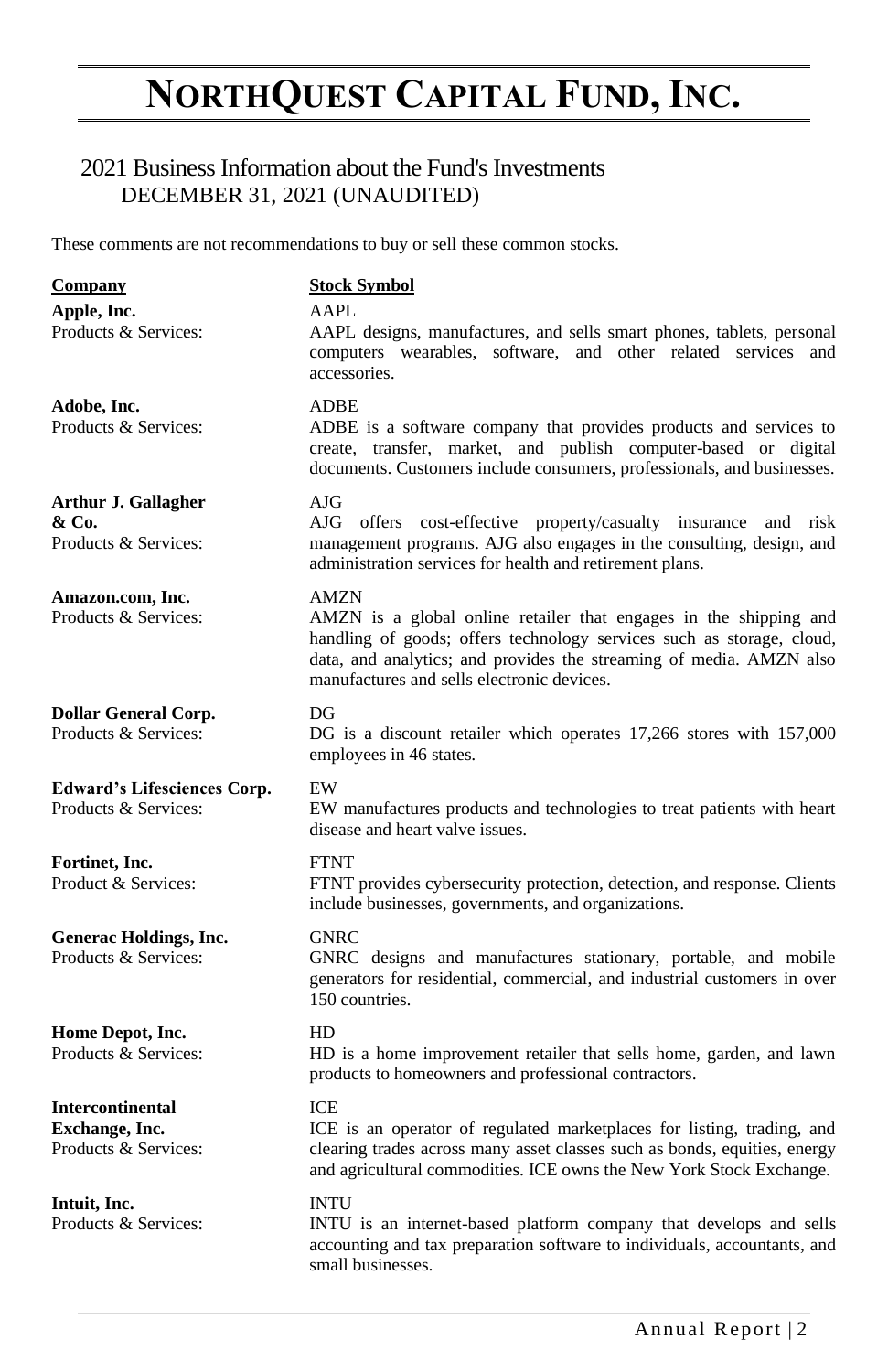## 2021 Business Information about the Fund's Investments(CONTINUED) DECEMBER 31, 2021 (UNAUDITED)

These comments are not recommendations to buy or sell these common stocks.

### **Company Stock Symbol Lam Research Corp.** LRCX Products & Services: LRCX is a supplier of wafer fabrication equipment and services which are used by the semiconductor industry to build semiconductor chips. The chips are used in mobile phones, computers, autos, and other electronic products. **MasterCard, Inc.** MA<br>Products & Services: MA MA operates a payment processing network connecting consumers, financial institutions, governments, and merchants throughout the world. **Monolithic Power** MPWR **Systems, Inc.** MPWR designs, develops, and markets very small-scale semiconductor chips that operate with greater energy efficiency for industrial applications, telecom equipment, cloud computing, automotive, and consumer applications. Products & Services: **Microsoft Corp.** MSFT Products & Services: MSFT is a technology company that develops, supports, and services software products, devices, and cloud-based solutions for individuals and businesses. **O'Reilly Automotive, Inc.** ORLY Products and Services: ORLY is a retailer that sells auto parts, tools, supplies, equipment, and accessories to consumers and professional installers in the U.S. and Mexico. **Pool Corp.** POOL<br>Products & Services: POOL POOL is a distributor to wholesale accounts that sell and service swimming pools, lawn irrigation supplies and equipment**,** and related outdoor leisure products. **Royal Gold, Inc.** RGLD<br>Products & Services: RGLD RGLD finances and invests in the mining of gold, silver, copper, and other metals. During various stages of mining projects, RGLD receives royalties or physical delivery of metals based on negotiated agreements. **Sherwin-Williams Co.** SHW Products & Services: SHW is a global manufacturer, distributor, and seller of paints, varnishes, and coatings for aerospace, marine, automotive, and transportation applications. Buyers of SHW products include professionals, industrial, commercial and retail customers. **S&P Global, Inc.** SPGI Products & Services: SPGI provides credit ratings, research, and data to capital and commodity markets worldwide. **Stryker Corp.** SYK Products & Services: SYK is a medical technology company that offers products and services

in orthopedics, medical, and neurotechnology and spinal healthcare.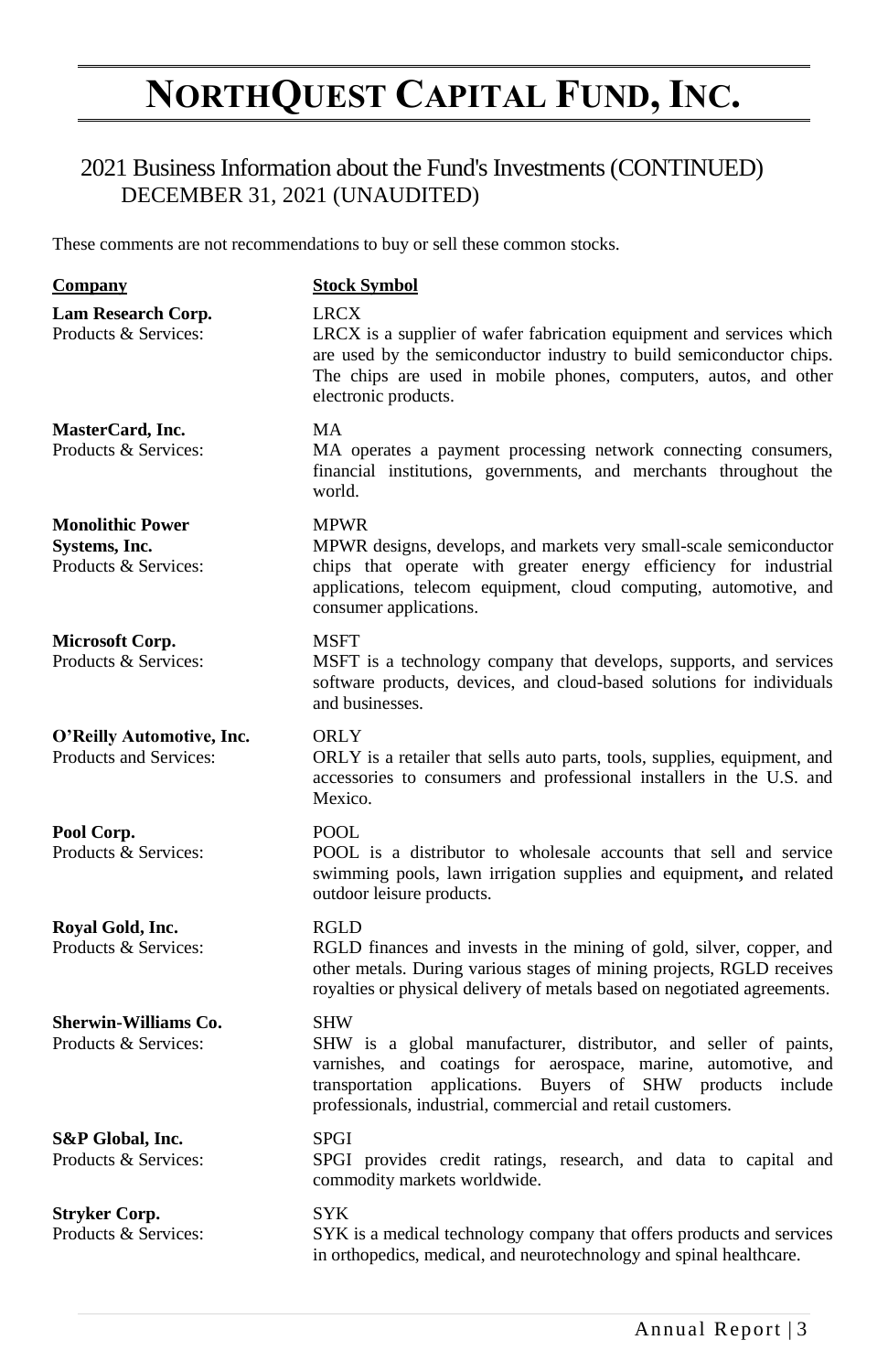## 2021 Business Information about the Fund's Investments(CONTINUED) DECEMBER 31, 2021 (UNAUDITED)

These comments are not recommendations to buy or sell these common stocks.

| <b>Company</b>                                        | <b>Stock Symbol</b>                                                                                                                                                                                                                                                   |
|-------------------------------------------------------|-----------------------------------------------------------------------------------------------------------------------------------------------------------------------------------------------------------------------------------------------------------------------|
| UnitedHealth Group, Inc.<br>Product & Services:       | UNH<br>UNH is a health care company that offers healthcare and pharmacy<br>services, health insurance products, and other related information and<br>technology services.                                                                                             |
| <b>Union Pacific Corp.</b>                            | <b>UNP</b>                                                                                                                                                                                                                                                            |
| Products & Services:                                  | UNP provided railroad transportation over 32,213 miles connecting 23<br>western states in the U.S. with routes into Canada and Mexico.                                                                                                                                |
| <b>Zebra Technology Corp.</b><br>Products & Services: | ZBRA<br>ZBRA provides mobile computers and printers, barcode scanners, real-<br>time location systems, warehouse autonomous mobile robots, and other<br>communication products and services to transportation, logistics,<br>government, and educational enterprises. |
| Zoetis Inc.                                           | <b>ZTS</b>                                                                                                                                                                                                                                                            |
| Products & Services:                                  | ZTS is an animal health company that delivers medicines, vaccines, and<br>diagnostic products in more than 100 countries. ZTS serves<br>veterinarians, livestock producers, and those who have farm and<br>companion animals in their care.                           |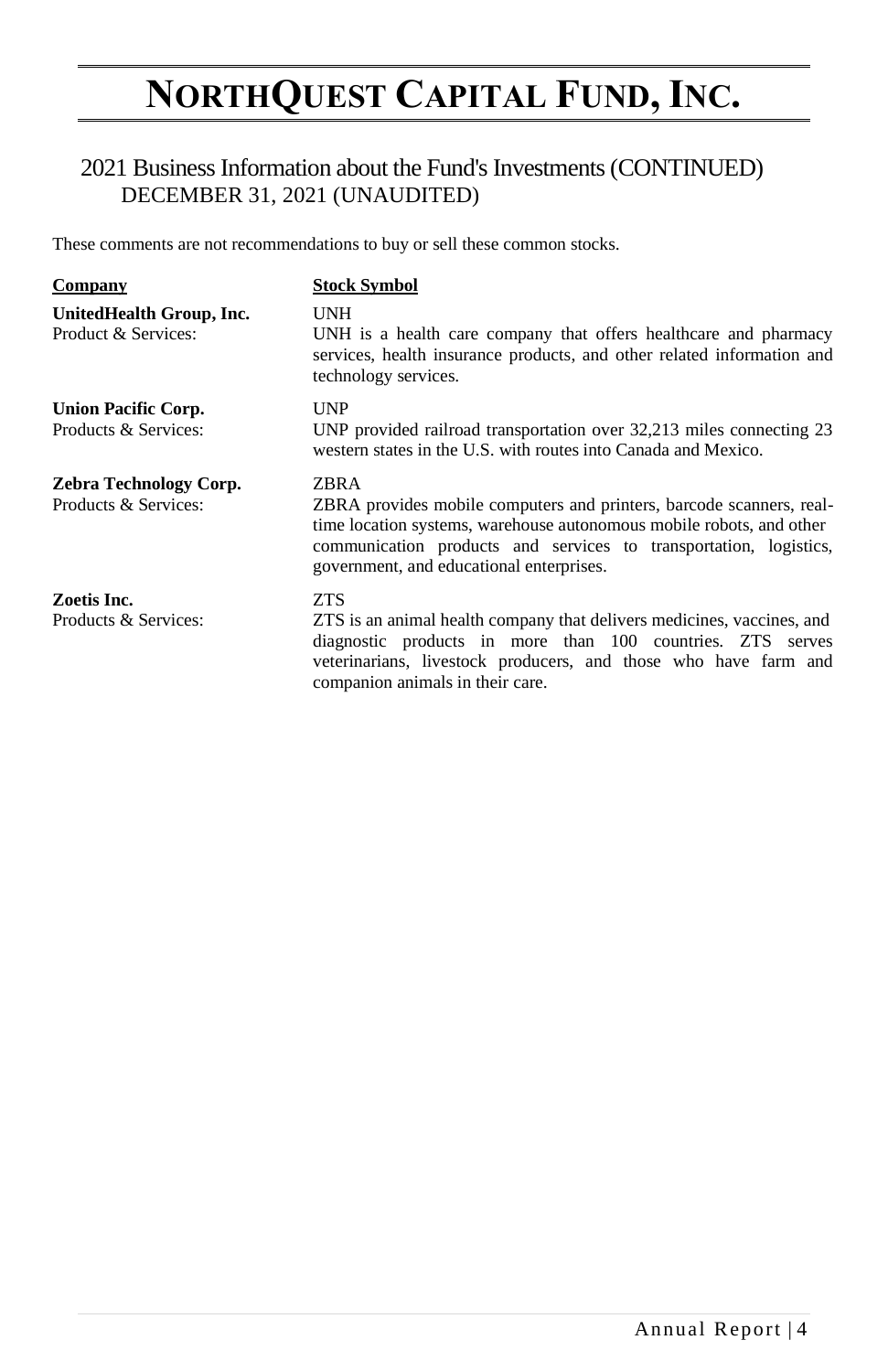## TOP TEN HOLDINGS, as a Percentage of the Fund's Net Assets DECEMBER 31, 2021 (UNAUDITED)

| 1.  | Fortinet, Inc.                   | 6.10%  |
|-----|----------------------------------|--------|
| 2.  | Pool Corp.                       | 5.49%  |
| 3.  | Apple, Inc.                      | 5.16%  |
| 4.  | The Sherwin-Williams Co.         | 5.12%  |
| 5.  | The Home Depot, Inc.             | 5.03%  |
| 6.  | Intuit, Inc.                     | 4.68%  |
| 7.  | S&P Global, Inc.                 | 4.57%  |
| 8.  | Zoetis, Inc. Class A             | 4.44%  |
| 9.  | Lam Research Corp.               | 4.36%  |
| 10. | Zebra Technologies Corp. Class A | 4.33%  |
|     |                                  | 49.28% |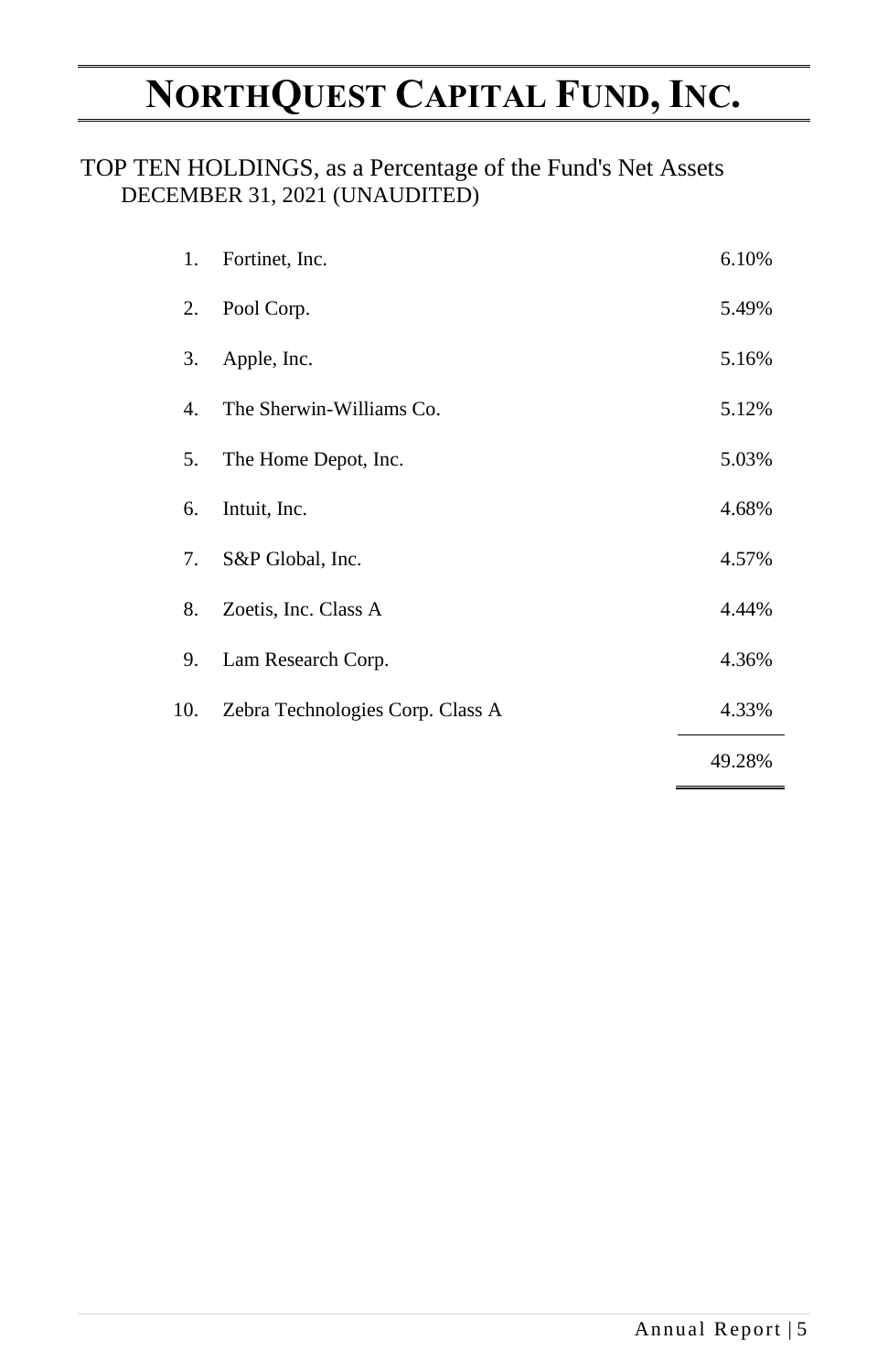## PORTFOLIO ILLUSTRATION DECEMBER 31, 2021 (UNAUDITED)

The following chart gives a visual breakdown of the Fund by the industry sectors the underlying securities represent as a percentage of the portfolio of investments.



Sectors are categorized using Morningstar® classifications.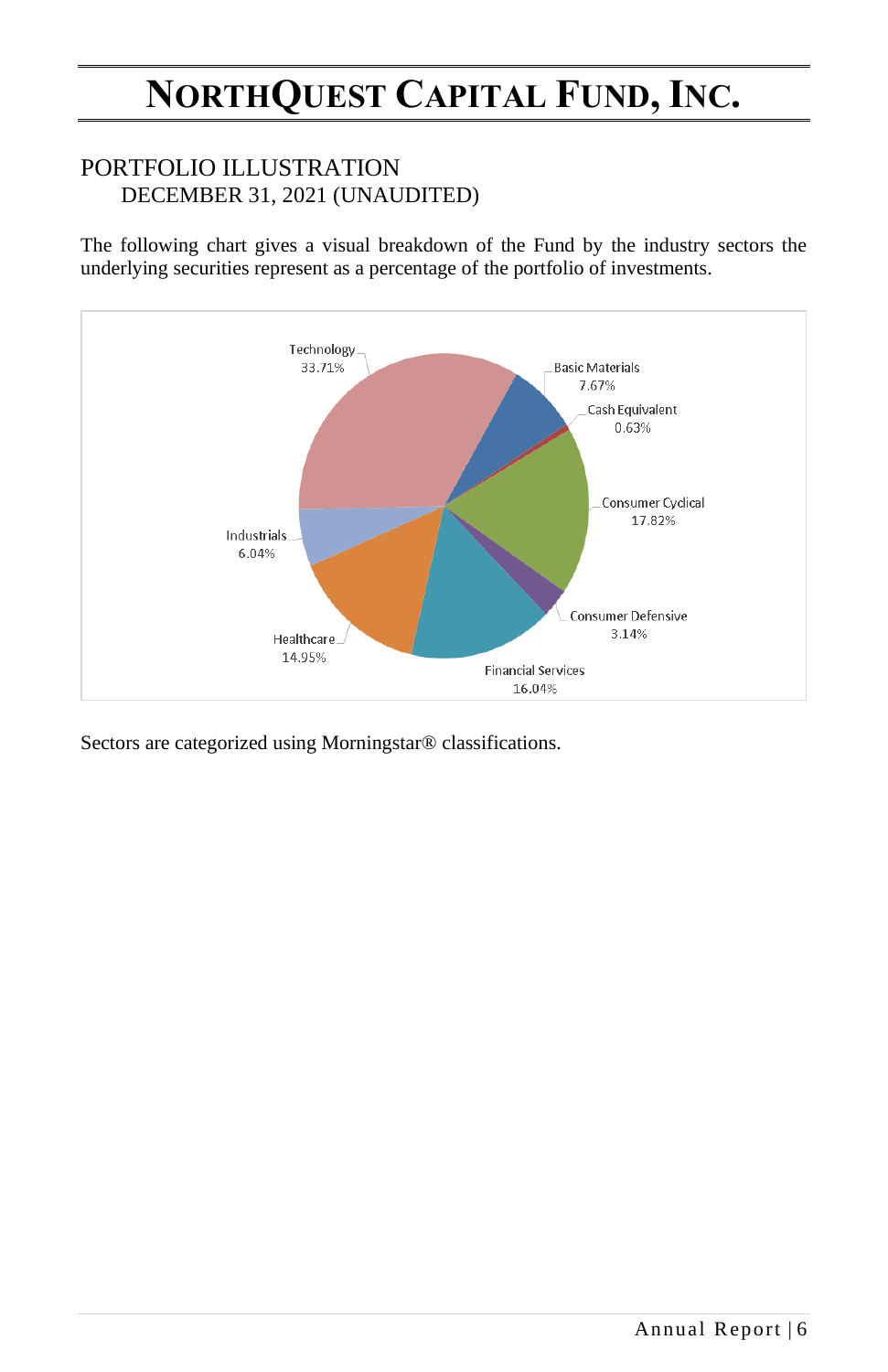## PERFORMANCE ILLUSTRATION DECEMBER 31, 2021 (UNAUDITED)

### **Cumulative Performance Comparison of \$10,000 Investment Since December 31, 2011\***



Average Annual Total Returns For the Periods Ended December 31, 2021 **1 Year 3 Year 5 Year 10 Year Value** NorthQuest Capital Fund 32.58% 29.15% 20.89% 14.68% \$ 39,357 S&P 500 Index with dividends reinvested 28.71% 26.04% 18.45% 16.53% \$ 46,257

\* The line graph above assumes an initial \$10,000 investment in the NorthQuest Capital Fund on  $12/31/11$  and the value of the account on  $12/31/21$ , compared to the \$10,000 investment into the S&P 500 Index with dividends reinvested for the same period. Past performance is not predictive of future performance. Investment return and principal value will fluctuate so that your shares, when redeemed, may be worth more or less than the original cost. The returns do not reflect taxes that a shareholder would pay on Fund distributions or on the sale of Fund shares.

The Standard & Poor's 500 Index ("S&P 500") is a market value-weighted index, representing the aggregate market value of the common equity of 500 stocks primarily traded on the New York Stock Exchange. The S&P 500 is a widely recognized, unmanaged index of common stock prices. The figures for the S&P 500 reflect all dividends reinvested but do not reflect any deductions for fees, expenses or taxes.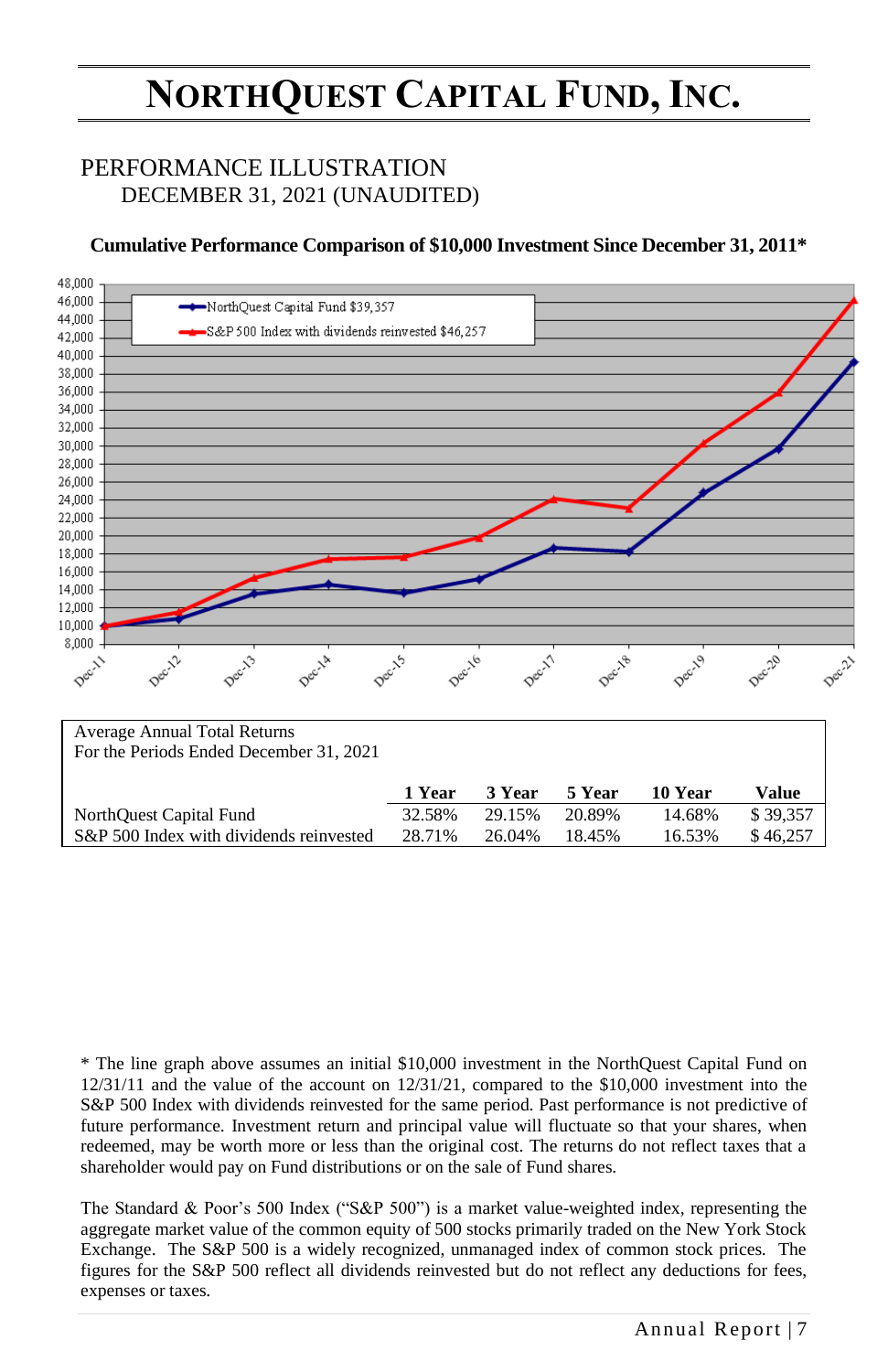### SCHEDULE OF INVESTMENTS DECEMBER 31, 2021

| <b>Shares</b>                                                                                                   | <b>Value</b> |
|-----------------------------------------------------------------------------------------------------------------|--------------|
| <b>COMMON STOCKS - 99.39%</b>                                                                                   |              |
| <b>Communication Equipment - 4.33%</b><br>600<br>Zebra Technologies Corp. Class A *                             | \$357,120    |
| <b>Electronic Computers - 5.16%</b><br>2,400<br>Apple, Inc.                                                     | 426,168      |
| Hospital & Medical Service Plans - 3.35%<br>550<br>UnitedHealth Group, Inc.                                     | 276,177      |
| <b>Insurance Agents Brokers &amp; Services - 3.91%</b><br>1,900<br>Arthur J. Gallagher & Co.                    | 322,373      |
| <b>Medical Devices - 3.92%</b><br>2,500<br>Edwards Lifesciences Corp. *                                         | 323,875      |
| <b>Mineral Royalty Traders - 2.55%</b><br>Royal Gold, Inc.<br>2,000                                             | 210,420      |
| Motors & Generators - 2.99%<br>700<br>Generac Holdings, Inc. *                                                  | 246,344      |
| <b>Pharmaceutical Preparations - 4.44%</b><br>Zoetis, Inc. Class A<br>1,500                                     | 366,045      |
| Railroads, Line-Haul Operating - 3.05%<br>Union Pacific Corp.<br>1,000                                          | 251,930      |
| Retail-Auto & Home Supply Stores - 4.28%<br>O'Reilly Automotive, Inc. *<br>500                                  | 353,115      |
| Retail-Building Materials, Hardware, Garden Supply - 5.12%<br>The Sherwin-Williams Co.<br>1,200                 | 422,592      |
| Retail-Catalog & Mail-Order Houses - 3.03%<br>75<br>Amazon.com, Inc. *                                          | 250,075      |
| <b>Retail-Lumber &amp; Other Building Materials Dealers - 5.03%</b><br>1,000<br>Home Depot, Inc.                | 415,010      |
| <b>Retail-Variety Stores - 3.14%</b><br>Dollar General Corp.<br>1,100                                           | 259,413      |
| Security & Commodity Brokers, Dealers, Exchanges & Services - 3.65%<br>Intercontinental Exchange, Inc.<br>2,200 | 300,894      |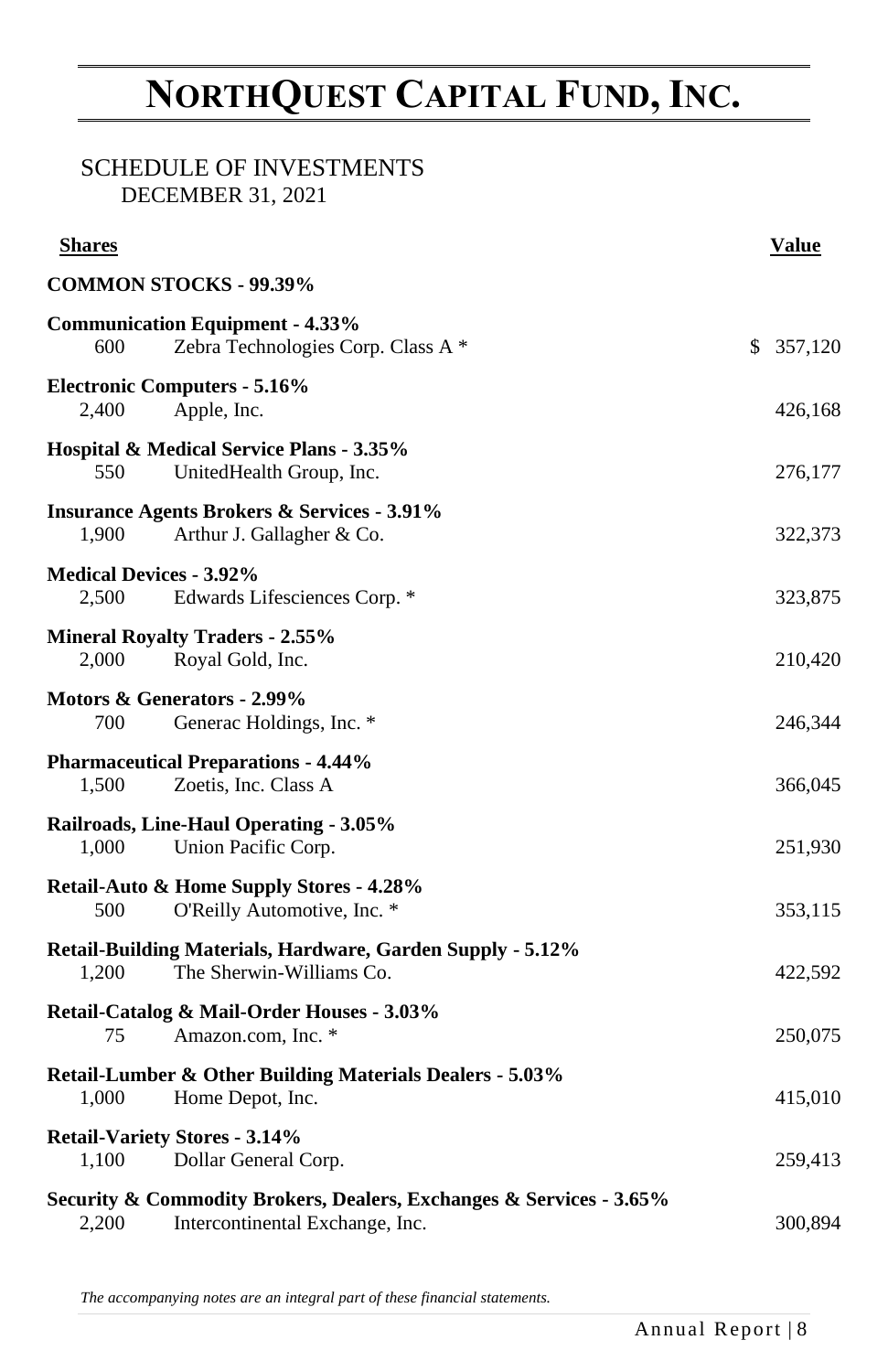## SCHEDULE OF INVESTMENTS (CONTINUED) DECEMBER 31, 2021

| <b>Shares</b> |                                                                        | <b>Value</b> |
|---------------|------------------------------------------------------------------------|--------------|
|               | <b>Semiconductors &amp; Related Devices - 2.39%</b>                    |              |
| 400           | Monolithic Power Systems, Inc.                                         | \$197,332    |
|               | <b>Services-Business Services - 3.92%</b>                              |              |
| 900           | Mastercard, Inc. Class A                                               | 323,388      |
|               | <b>Services-Consumer Credit Reporting, Collection Agencies - 4.57%</b> |              |
| 800           | S&P Global, Inc.                                                       | 377,544      |
|               | Services-Prepackaged Software - 11.37%                                 |              |
| 500           | Adobe, Inc. *                                                          | 283,530      |
| 600           | Intuit, Inc.                                                           | 385,932      |
| 800           | Microsoft Corp.                                                        | 269,056      |
|               |                                                                        | 938,518      |
|               | Software - Infrastructure - 6.10%                                      |              |
| 1.400         | Fortinet, Inc. *                                                       | 503,160      |
|               |                                                                        |              |
|               | <b>Special Industry Machinery - 4.36%</b>                              |              |
| 500           | Lam Research Corp.                                                     | 359,575      |
|               | Surgical & Medical Instruments - 3.24%                                 |              |
| 1.000         | Stryker Corp.                                                          | 267,420      |
|               |                                                                        |              |
|               | Wholesale-Misc. Durable Goods - 5.49%                                  |              |
| 800           | Pool Corp.                                                             | 452,800      |
|               | TOTAL COMMON STOCKS (Cost \$3,801,720) - 99.39%                        | 8,201,288    |
|               | <b>SHORT-TERM INVESTMENT - 0.63%</b>                                   |              |
| 52.239        | Huntington Conservative Deposit Account 0.02% **                       | 52,239       |
|               | TOTAL SHORT-TERM INVESTMENT (Cost \$52,239) - 0.63%                    | 52,239       |
|               |                                                                        |              |
|               | <b>TOTAL INVESTMENTS (Cost \$3,853,959) - 100.02%</b>                  | 8,253,527    |
|               | LIABILITIES IN EXCESS OF OTHER ASSETS, NET - (0.02)%                   | (1,597)      |
|               | <b>NET ASSETS - 100.00%</b>                                            | \$8,251,930  |

\* Non-income producing securities during the period.

\*\* Variable rate security; the coupon rate shown represents the yield at December 31, 2021.

*The accompanying notes are an integral part of these financial statements.*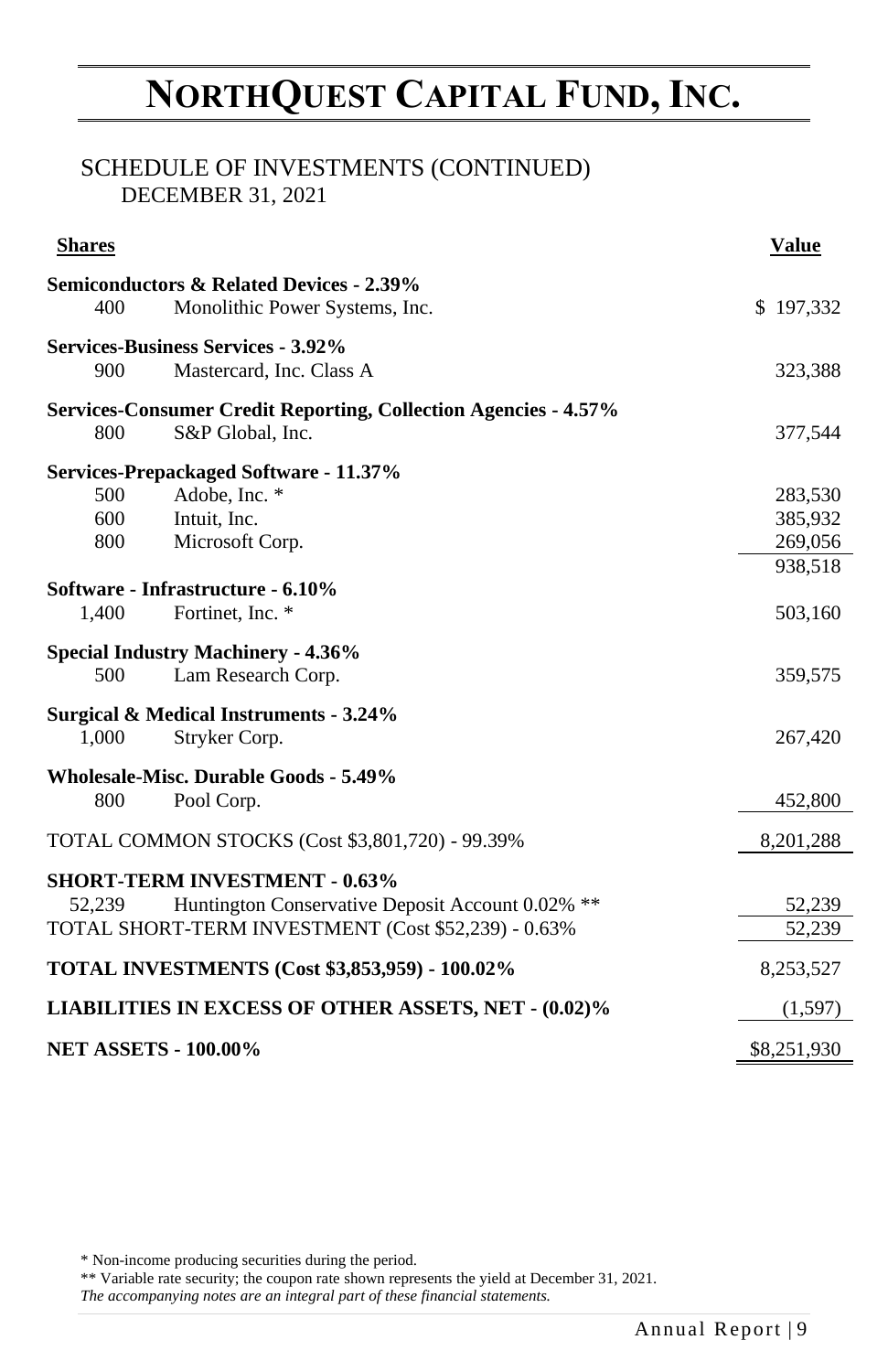## STATEMENT OF ASSETS AND LIABILITIES DECEMBER 31, 2021

| Assets:                                                |             |
|--------------------------------------------------------|-------------|
| Investments in Securities, at Value (Cost \$3,853,959) | \$8,253,527 |
| Cash                                                   | 2,500       |
| Receivables:                                           |             |
| Dividends and Interest                                 | 2,412       |
| Prepaid Expenses                                       | 1,742       |
| <b>Total Assets</b>                                    | 8,260,181   |
| Liabilities:                                           |             |
| Due to Advisor                                         | 6,812       |
| <b>Accrued Expenses</b>                                | 1,439       |
| <b>Total Liabilities</b>                               | 8,251       |
| <b>Net Assets</b>                                      | \$8,251,930 |
| Net Assets Consist of:                                 |             |
| Common Stock, at \$0.001 par value                     | \$<br>311   |
| Paid In Capital                                        | 3,852,051   |
| Distributable Earnings                                 | 4,399,568   |
| Net Assets, for 311,187 Shares Outstanding             | \$8,251,930 |
| Net Asset Value Per Share                              | \$<br>26.52 |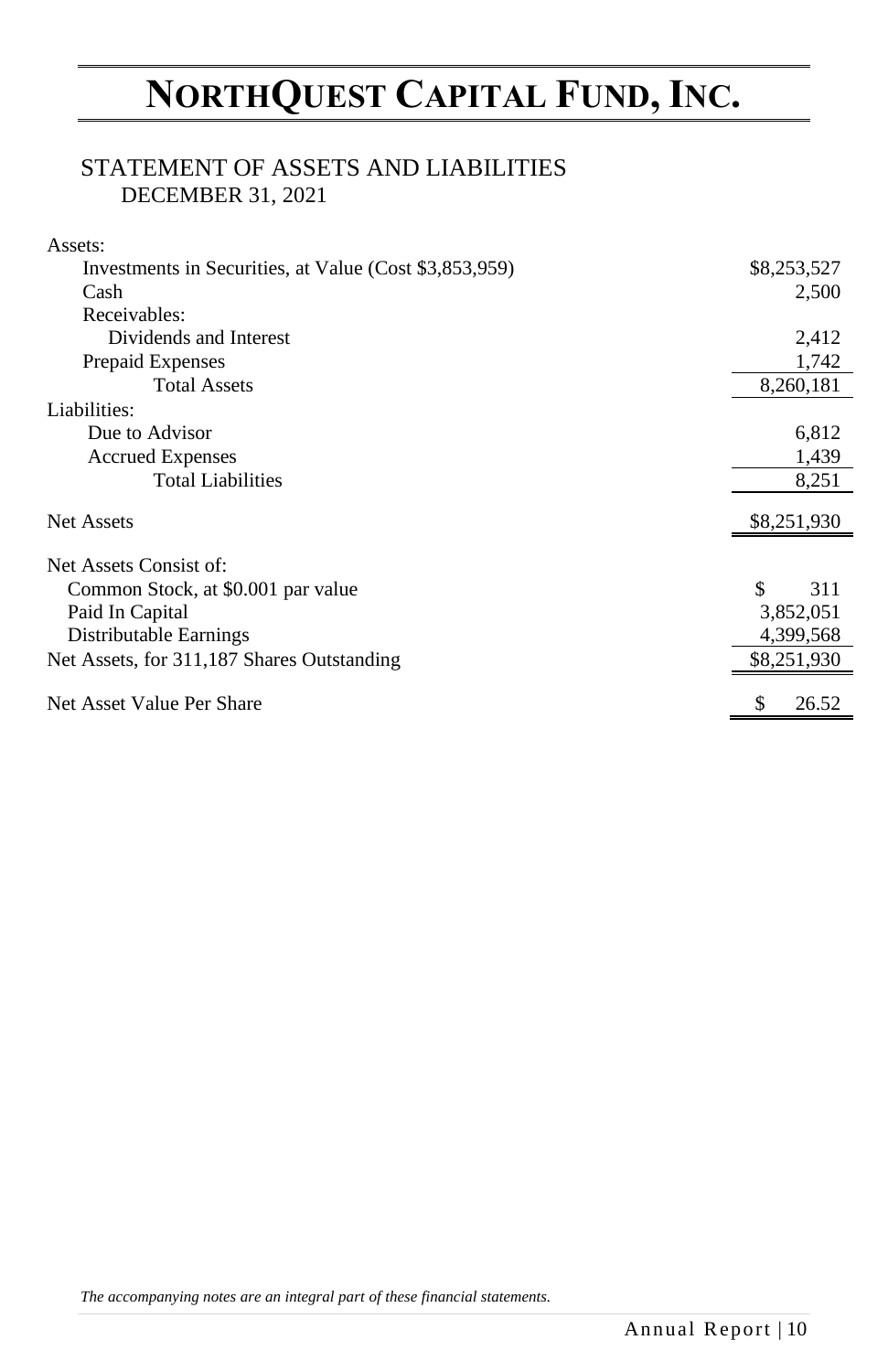## STATEMENT OF OPERATIONS

For the Year Ended December 31, 2021

| Investment Income:                                   |              |
|------------------------------------------------------|--------------|
| <b>Dividends</b>                                     | \$<br>45,373 |
| Interest                                             | 21           |
| <b>Total Investment Income</b>                       | 45,394       |
| Expenses:                                            |              |
| Advisory fees                                        | 70,089       |
| Trustee fees                                         | 615          |
| <b>Transfer Agent fees</b>                           | 9,842        |
| Audit fees                                           | 9,800        |
| Custody                                              | 3,634        |
| Insurance fees                                       | 420          |
| State taxes                                          | 1,530        |
| Chief compliance officer                             | 300          |
| Registration                                         | 4,432        |
| Postage & printing                                   | 656          |
| NASDAQ fees                                          | 688          |
| Other expenses                                       | 1,266        |
| <b>Total Expenses</b>                                | 103,272      |
| Net Investment Loss                                  | (57, 878)    |
| Realized and Unrealized Gain on Investments:         |              |
| Realized Gain on Investments                         | 497,768      |
| Net Change in Unrealized Appreciation on Investments | 1,578,983    |
| Realized and Unrealized Gain on Investments          | 2,076,751    |
| Net Increase in Net Assets Resulting from Operations | \$2,018,873  |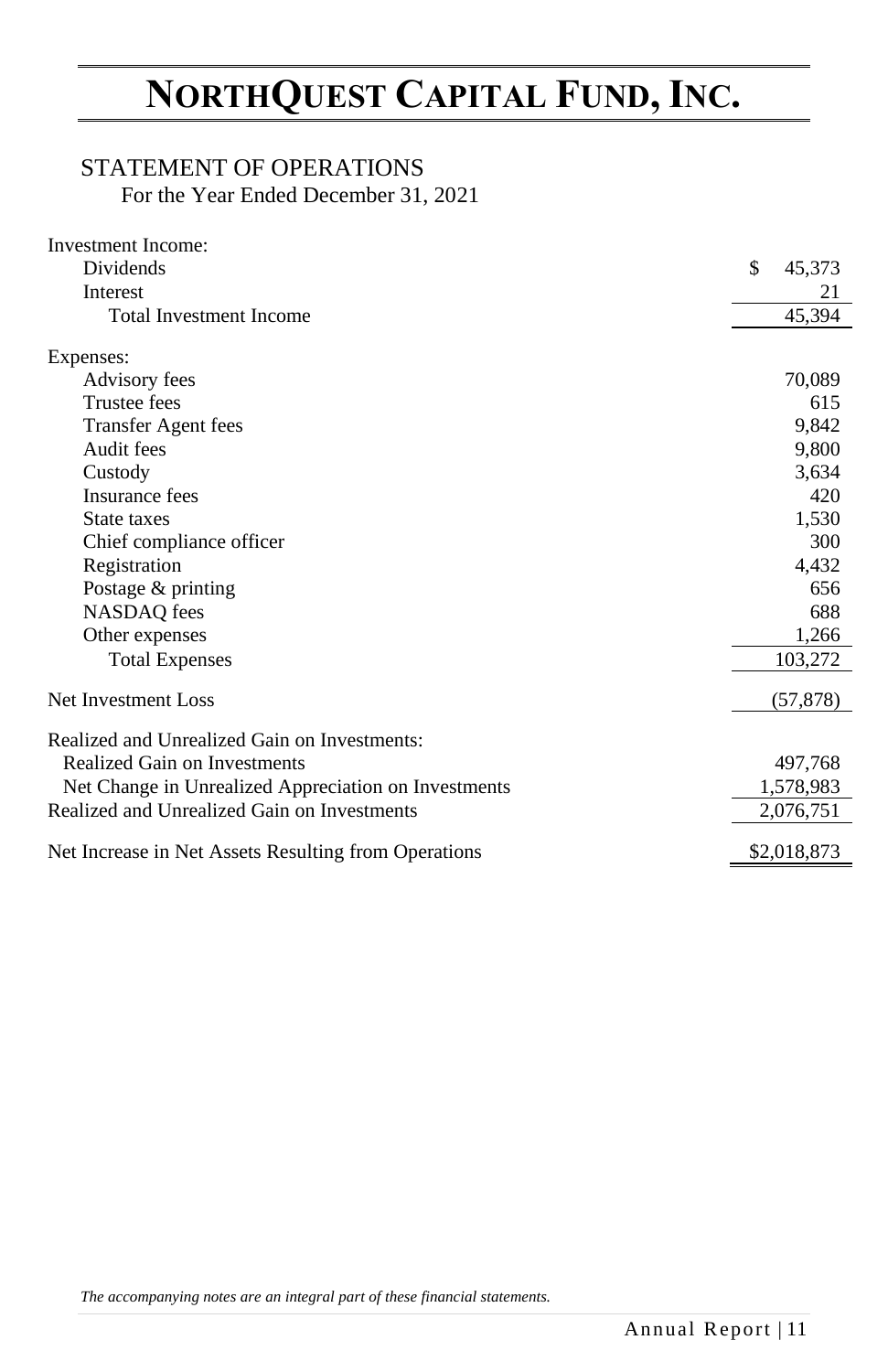## STATEMENTS OF CHANGES IN NET ASSETS

|                                                      | <b>Years Ended</b> |             |  |
|------------------------------------------------------|--------------------|-------------|--|
|                                                      | 12/31/2021         | 12/31/2020  |  |
| Increase (Decrease) in Net Assets From Operations:   |                    |             |  |
| Net Investment Loss                                  | \$ (57,878)        | \$ (34.848) |  |
| Net Realized Gain on Investments                     | 497,768            | 606,001     |  |
| Unrealized Appreciation on Investments               | 1,578,983          | 424,749     |  |
| Net Increase in Net Assets Resulting from Operations | 2,018,873          | 995,902     |  |
| Distributions to Shareholders:                       | (497, 519)         | (606,001)   |  |
| Capital Share Transactions                           | 869,995            | 295,461     |  |
| Total Increase in Net Assets                         | 2.391.349          | 685,362     |  |
| Net Assets:                                          |                    |             |  |
| Beginning of Year                                    | 5,860,581          | 5,175,219   |  |
| End of Year                                          | \$8,251,930        | \$5,860,581 |  |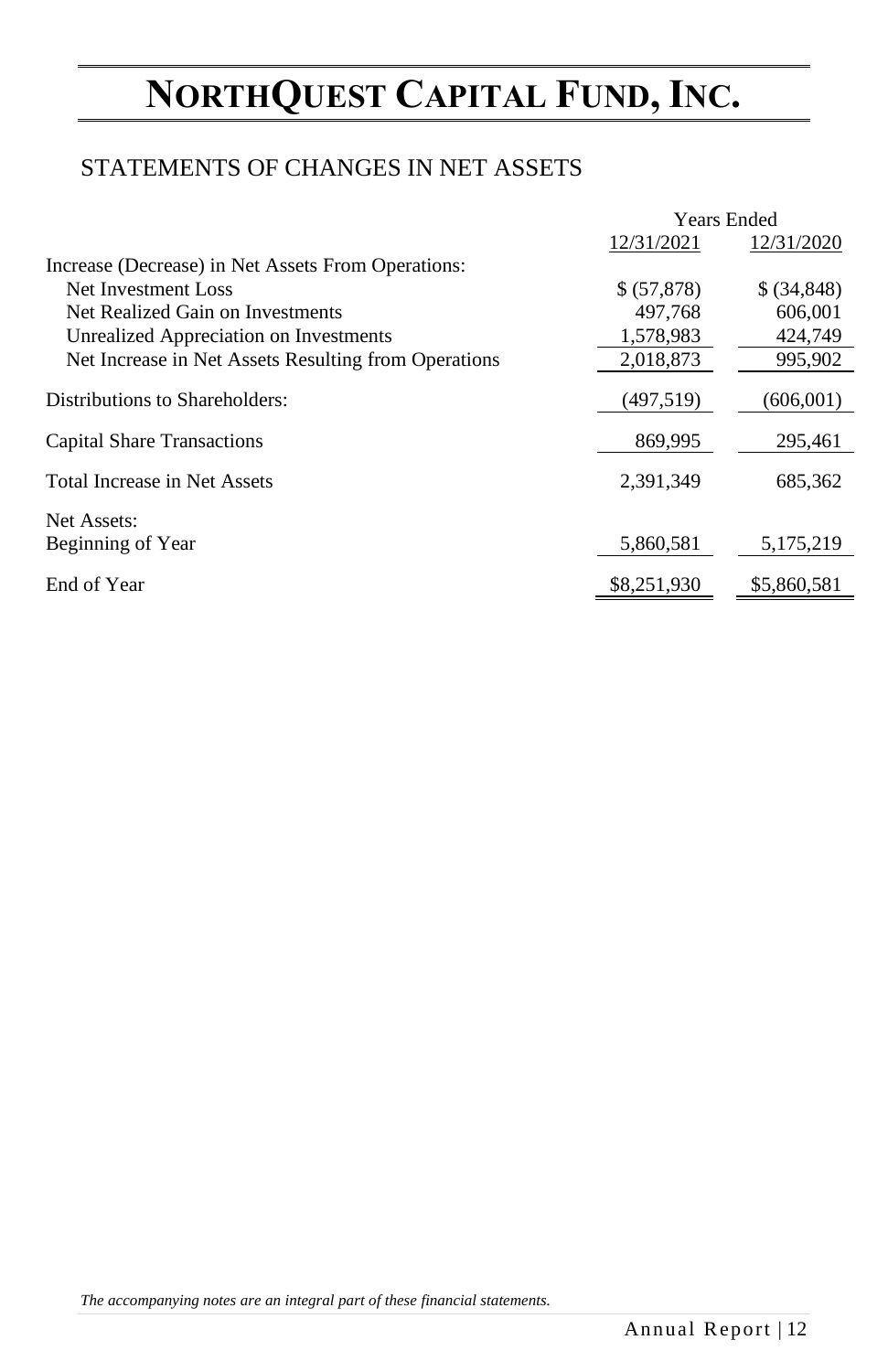## FINANCIAL HIGHLIGHTS

Selected data for a share outstanding throughout the year.

|                                                                                                                                                     |   |                      |     |                      |    | <b>Years Ended</b>   |     |                      |     |                      |
|-----------------------------------------------------------------------------------------------------------------------------------------------------|---|----------------------|-----|----------------------|----|----------------------|-----|----------------------|-----|----------------------|
|                                                                                                                                                     |   | 12/31/2021           |     | 12/31/2020           |    | 12/31/2019           |     | 12/31/2018           |     | 12/31/2017           |
| Net Asset Value, at Beginning of Year                                                                                                               | S | 21.28                | \$  | 19.85                | \$ | 15.07                | \$. | 16.38                | \$. | 14.34                |
| Income (Loss) From Investment Operations:<br>Net Investment Loss <sup>*</sup><br>Net Gain (Loss) on Securities                                      |   | (0.20)               |     | (0.14)               |    | (0.10)               |     | (0.10)               |     | (0.09)               |
| (Realized and Unrealized)                                                                                                                           |   | 7.14                 |     | 4.03                 |    | 5.49                 |     | (0.30)               |     | 3.36                 |
| <b>Total from Investment Operations</b>                                                                                                             |   | 6.94                 |     | 3.89                 |    | 5.39                 |     | (0.40)               |     | 3.27                 |
| Distributions from Realized Capital Gains                                                                                                           |   | (1.70)               |     | (2.46)               |    | (0.61)               |     | (0.91)               |     | (1.23)               |
| Net Asset Value, at End of Year                                                                                                                     |   | 26.52                | \$  | 21.28                | S  | 19.85                | \$. | 15.07                | \$. | 16.38                |
| Total Return **                                                                                                                                     |   | 32.58%               |     | 19.70%               |    | 35.75%               |     | (2.34)%              |     | 22.73%               |
| Ratios/Supplemental Data:<br>Net Assets at End of Year (Thousands) \$<br>Ratio of Expenses to Average Net Assets<br>Ratio of Net Investment Loss to |   | 8,252<br>1.47%       | \$. | 5,861<br>1.59%       | \$ | 5.175<br>1.60%       | \$  | 3.808<br>1.65%       | \$  | 3,842<br>1.75%       |
| <b>Average Net Assets</b><br>Portfolio Turnover                                                                                                     |   | $(0.83)\%$<br>15.24% |     | $(0.67)$ %<br>30.94% |    | $(0.55)$ %<br>22.90% |     | $(0.61)$ %<br>13.30% |     | $(0.55)$ %<br>21.78% |

\* Per share net investment loss has been determined on the basis of average shares outstanding during the year.

\*\* Assumes reinvestment of dividends.

*The accompanying notes are an integral part of these financial statements.*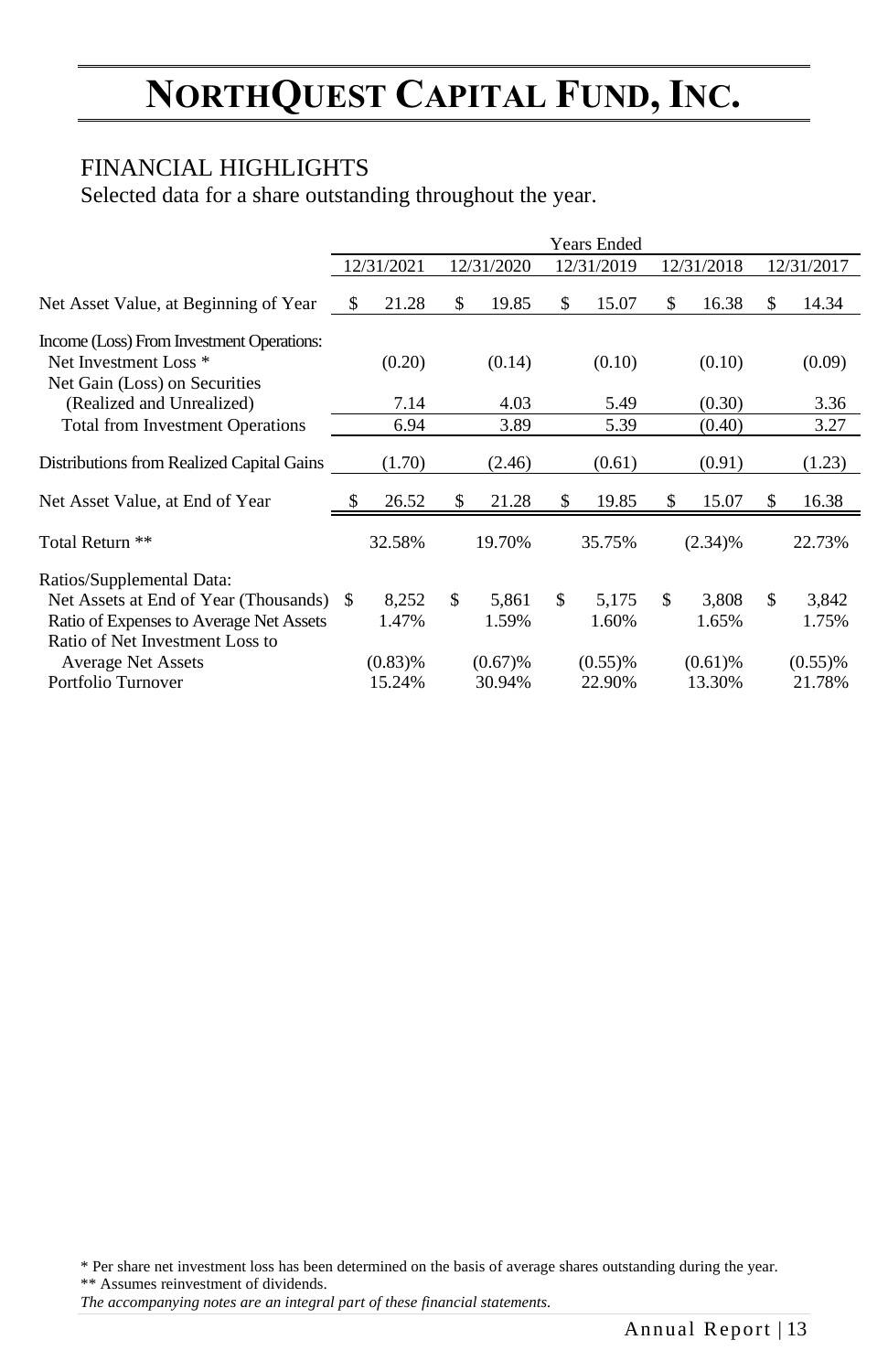### NOTES TO FINANCIAL STATEMENTS DECEMBER 31, 2021

### **1. ORGANIZATION AND SUMMARY OF SIGNIFICANT ACCOUNTING POLICIES**

*Nature of Operations:* NorthQuest Capital Fund, Inc. (the "Fund") was incorporated on January 3, 2001 in New Jersey and commenced investment operations January 15, 2002. The Fund is registered as an open-end, non-diversified management investment company under the Investment Company Act of 1940, as amended, and its shares are registered under the Securities Act of 1933.

The Fund's investment objective is to seek long-term capital appreciation and to secondarily earn dividend income.

The following is a summary of the significant accounting policies followed by the Fund in the preparation of its financial statements. The Fund is an investment company that follows the accounting and reporting guidance of Accounting Standards Codification Topic 946 applicable to investment companies.

*Security Valuation:* All investments in securities are recorded at their estimated fair value, as described in Note 2.

*Federal Income Taxes:* The Fund makes no provision for federal income or excise tax. The Fund intends to qualify each year as a "regulated investment company" ("RIC") under subchapter M of the Internal Revenue Code of 1986, as amended, by complying with the requirements applicable to RICs and by distributing substantially all of their taxable income. The Fund also intends to distribute sufficient net investment income and net capital gains, if any, so that they will not be subject to excise tax on undistributed income and gains. If the required amount of net investment income or gains is not distributed, the Fund could incur a tax expense. Therefore, no federal income tax or excise provision is required.

The Fund recognizes the tax benefits of uncertain tax positions only when the position is more likely than not to be sustained, assuming examination by tax authorities. Management has analyzed the Fund's tax positions and concluded that no liability for unrecognized tax benefits should be recorded related to uncertain tax positions taken on returns filed for open tax years (2018-2020) or expected to be taken in the Fund's 2021 tax returns. The Fund identifies their major tax jurisdiction as U.S. Federal and state of New Jersey, however the Fund is not aware of any tax positions for which it is reasonably possible that the total amounts of unrecognized tax benefits will change materially in the next 12 months.

The Fund recognizes interest and penalties, if any, related to unrecognized tax benefits as income tax expense in the Statement of Operations. During the year ended December 31, 2021, the Fund did not incur any interest or penalties.

*Distributions to Shareholders:* The Fund intends to distribute to its shareholders substantially all of its net realized capital gains and net investment income, if any, annually.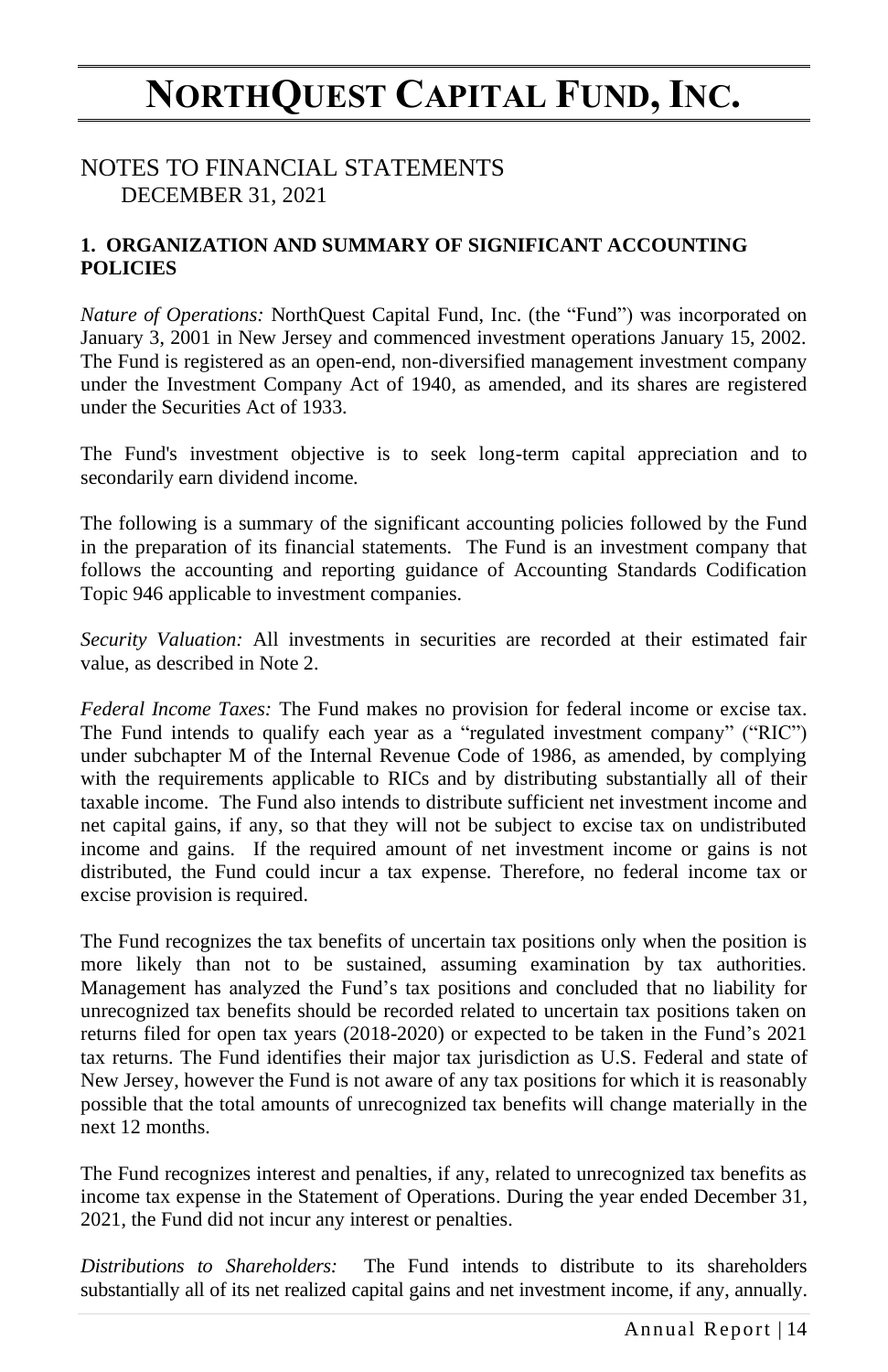## NOTES TO FINANCIAL STATEMENTS (CONTINUED) DECEMBER 31, 2021

*Other:* The Fund follows industry practice and records security transactions on the trade date. The specific identification method is used for determining gains or losses for financial statements and income tax purposes. Dividend income is recorded on the exdividend date and interest income is recorded on an accrual basis.

*Cash and Cash Equivalents:* The Fund maintains its cash in an account at a custodian bank, which, at times, may exceed federally insured limits. The Fund has not experienced any losses in such account and believes it is not exposed to any significant credit risk on its cash deposits.

*Use of Estimates:* The preparation of financial statements in conformity with U.S. generally accepted accounting principles ("GAAP") requires management to make estimates and assumptions that affect the reported amount of assets and liabilities and disclosure of contingent assets and liabilities at the date of financial statements and the reported amounts of increases and decreases in net assets from operations during the reporting period. Actual results could differ from those estimates.

*Subsequent events:* Management has evaluated subsequent events through the date the financial statements were issued and has determined that there were no subsequent events requiring recognition or disclosure in these financial statements.

### **2. SECURITIES VALUATIONS**

#### *Processes and Structure*

The Fund's Board of Directors have adopted guidelines for valuing securities including in circumstances in which market quotes are not readily available and has delegated to the Advisor the responsibility for determining fair value prices, subject to review by the Board of Directors.

### *Hierarchy of Fair Value Inputs*

The Fund utilizes various methods to measure the fair value of most of their investments on a recurring basis. GAAP establishes a hierarchy that prioritizes inputs to valuation techniques used to measure fair value. The three levels of inputs are as follows:

Level 1. Unadjusted quoted prices in active markets for identical assets or liabilities that the Fund has the ability to access.

Level 2. Observable inputs other than quoted prices included in level 1 that are observable for the asset or liability either directly or indirectly. These inputs may include quoted prices for the identical instrument on an inactive market, prices for similar instruments, interest rates, prepayment speeds, credit risk, yield curves, default rates, and similar data.

Level 3. Unobservable inputs for the asset or liability to the extent that relevant observable inputs are not available, representing the Fund's own assumptions about the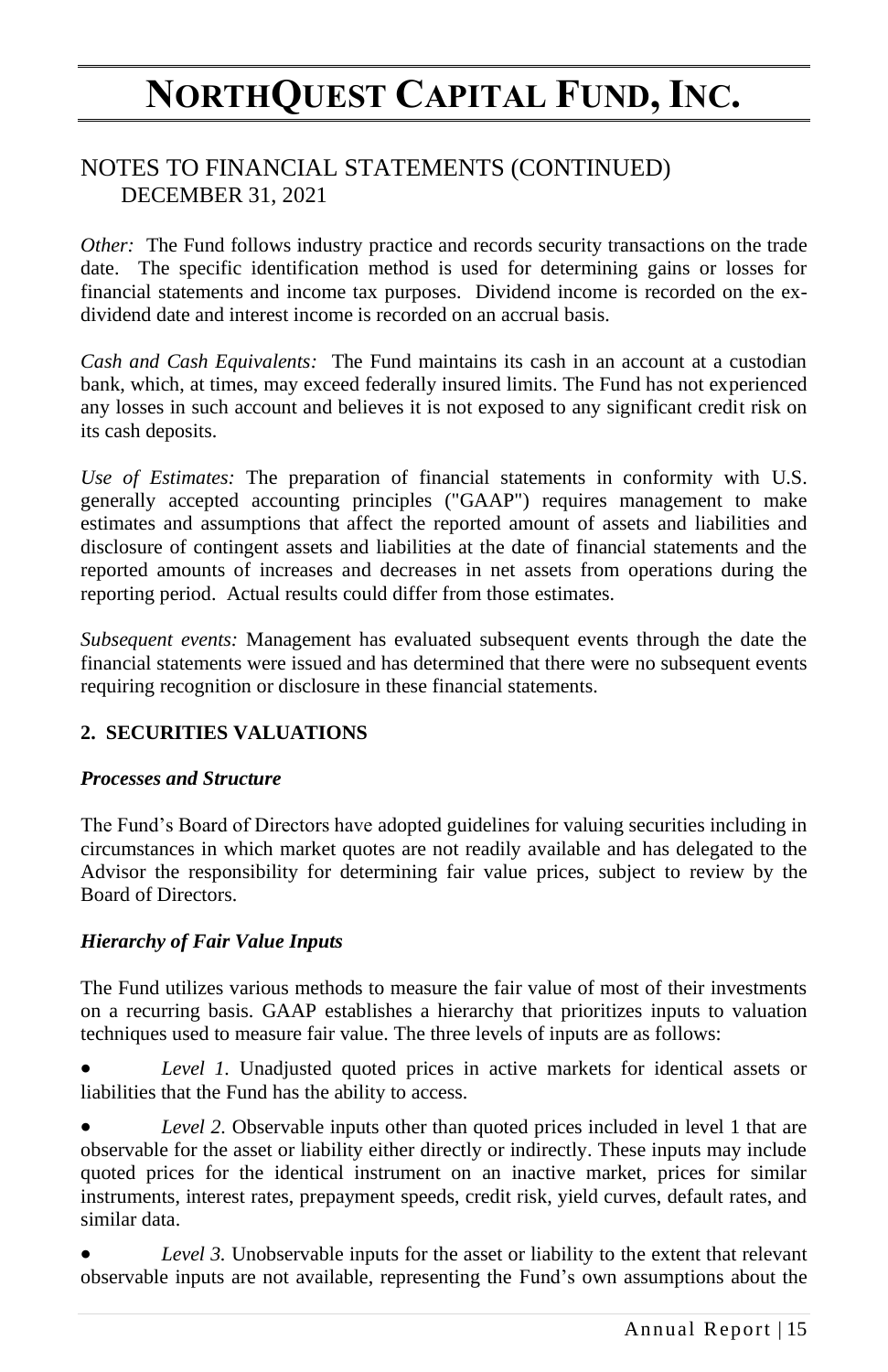## NOTES TO FINANCIAL STATEMENTS (CONTINUED) DECEMBER 31, 2021

assumptions that a market participant would use in valuing the asset or liability, and that would be based on the best information available.

The availability of observable inputs can vary from security to security and is affected by a wide variety of factors, including, for example, the type of security, whether the security is new and not yet established in the marketplace, the liquidity of markets, and other characteristics particular to the security. To the extent that valuation is based on models or inputs that are less observable or unobservable in the market, the determination of fair value requires more judgment. Accordingly, the degree of judgment exercised in determining fair value is greatest for instruments categorized in level 3.

The inputs used to measure fair value may fall into different levels of the fair value hierarchy. In such cases, for disclosure purposes, the level in the fair value hierarchy within which the fair value measurement falls in its entirety is determined based on the lowest level input that is significant to the fair value measurement in its entirety.

#### *Fair Value Measurements*

A description of the valuation techniques applied to the Fund's major categories of assets and liabilities measured at fair value on a recurring basis follows.

*Equity securities (common stocks).* Securities traded on a national securities exchange (or reported on the NASDAQ national market) are stated at the last reported sales price on the day of valuation. To the extent these securities are actively traded, and valuation adjustments are not applied, they are categorized in level 1 of the fair value hierarchy. Certain foreign securities may be fair valued using a pricing service that considers the correlation of the trading patterns of the foreign security to the intraday trading in the U.S. markets for investments such as American Depositary Receipts, financial futures, Exchange Traded Funds, and the movement of the certain indexes of securities based on a statistical analysis of the historical relationship and that are categorized in level 2.

*Short term investments.* Short term investments are valued using amortized cost, which approximates fair value. These securities will be categorized in Level 1 of the fair value hierarchy.

The following table summarizes the inputs used to value the Fund's assets measured at fair value as of December 31, 2021:

|                              |             |         |                          |         | <b>Financial Instruments—Assets</b> |                   |  |
|------------------------------|-------------|---------|--------------------------|---------|-------------------------------------|-------------------|--|
| <i>Categories</i>            | Level 1     | Level 2 |                          | Level 3 |                                     | <b>Fair Value</b> |  |
| Common Stocks <sup>*</sup>   | \$8,201,288 |         |                          | -85     |                                     | \$8,201,288       |  |
| <b>Short-Term Investment</b> | 52.239      |         | $\overline{\phantom{a}}$ |         |                                     | 52.239            |  |
|                              | \$8,253,527 |         | -                        |         |                                     | \$8,253,527       |  |

\* Industry classifications for these categories are detailed in the Schedule of Investments.

Annual Report | 16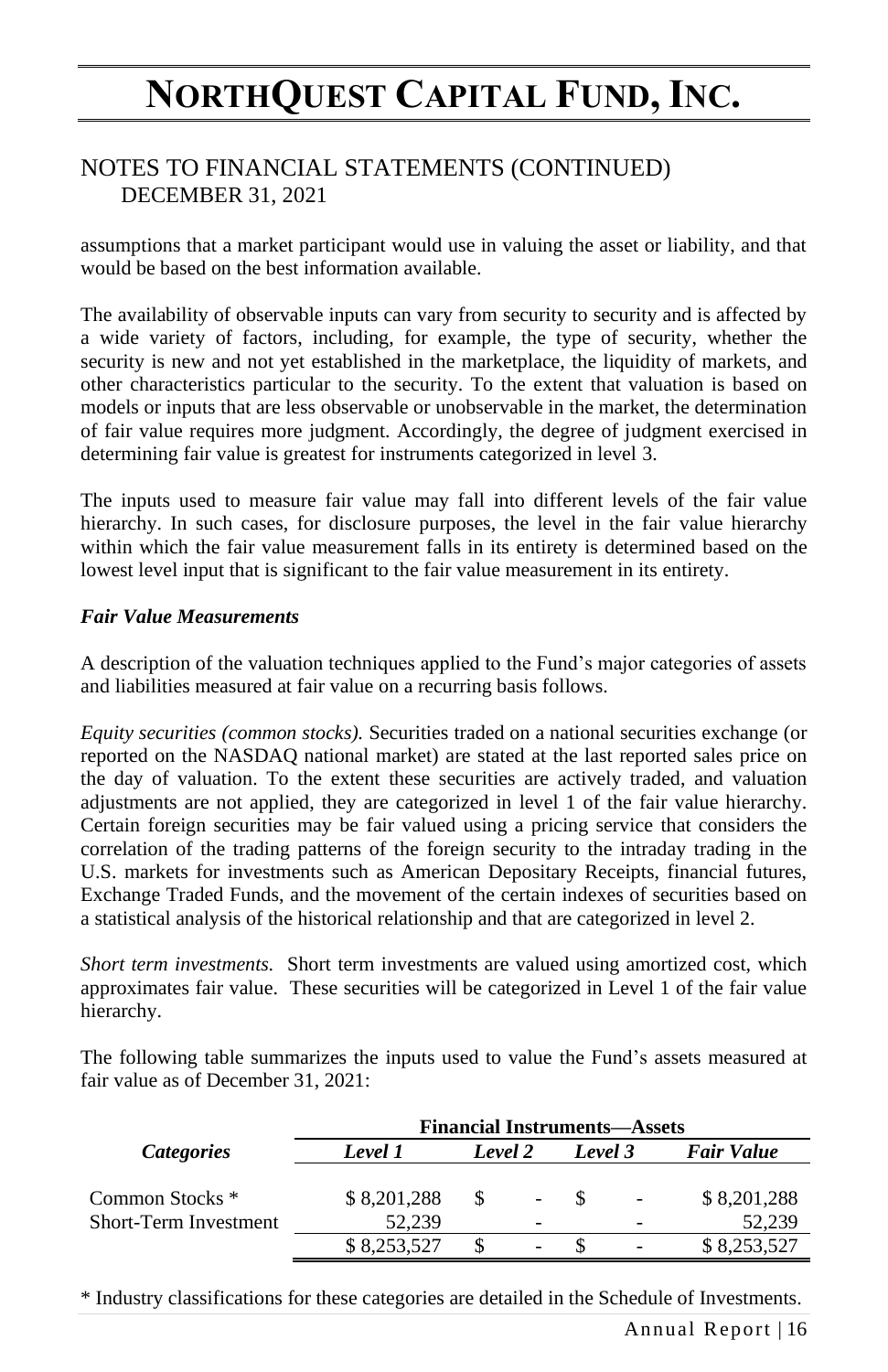## NOTES TO FINANCIAL STATEMENTS (CONTINUED) DECEMBER 31, 2021

The Fund did not hold any Level 3 assets during the year ended December 31, 2021. The Fund did not hold any derivative instruments at any time during the year ended December 31, 2021. There were no significant transfers into or out of Level 1 or Level 2 during the period. It is the Fund's policy to recognize transfers into and out of Level 1 and Level 2 at the end of the reporting period.

### **3. INVESTMENT ADVISORY AGREEMENT AND OTHER RELATED TRANSACTIONS**

The Fund has an investment advisory agreement with Emerald Research Corporation ("the Advisor"), whereby the Advisor receives a fee of 1% per year on the net assets of the Fund. All fees are computed on the average daily closing net assets of the Fund and are payable monthly. The investment advisory fee earned by the Advisor for the year ended December 31, 2021 was \$70,089. The Advisor has contractually agreed to decrease the investment advisory fee or, if necessary, to reimburse the Fund for expenses if and to the extent that the Fund's aggregate annual operating expenses exceed 1.79% of the Fund's daily average net assets until August 10, 2022. The Fund owed the Advisor \$6,812 at December 31, 2021 for advisory fees. There was no reimbursement for the year ended December 31, 2021.

Mr. Peter J. Lencki is President of the Advisor and is also President of the Fund.

#### **4. CAPITAL SHARE TRANSACTIONS**

As of December 31, 2021, there were 500,000,000 shares of \$0.001 par value capital stock authorized. Total capital stock and paid-in capital as of December 31, 2021 amounted to \$3,852,362. Transactions in capital for the years ended December 31, 2021 and 2020 were as follows:

|                   |               | December 31, 2021 |               | December 31, 2020 |
|-------------------|---------------|-------------------|---------------|-------------------|
|                   | <b>Shares</b> | Amount            | <b>Shares</b> | Amount            |
| Shares sold       | 17,798        | 390,078           | 2.109         | 40,155            |
| Shares reinvested | 18,669        | 497,519           | 28,748        | 606,001           |
| Shares redeemed   | (649)         | 17,602)           | (16, 233)     | (350,695)         |
| Net increase      | 35,818        | 869.995           | 4.624         | 295,461           |

#### **5. INVESTMENT TRANSACTIONS**

For the year ended December 31, 2021, purchases and sales of investment securities other than short-term investments aggregated \$1,422,335 and \$1,049,377, respectively.

### **6. TAX MATTERS**

Income and long-term capital gain distributions are determined in accordance with Federal income tax regulations, which may differ from the character of net investment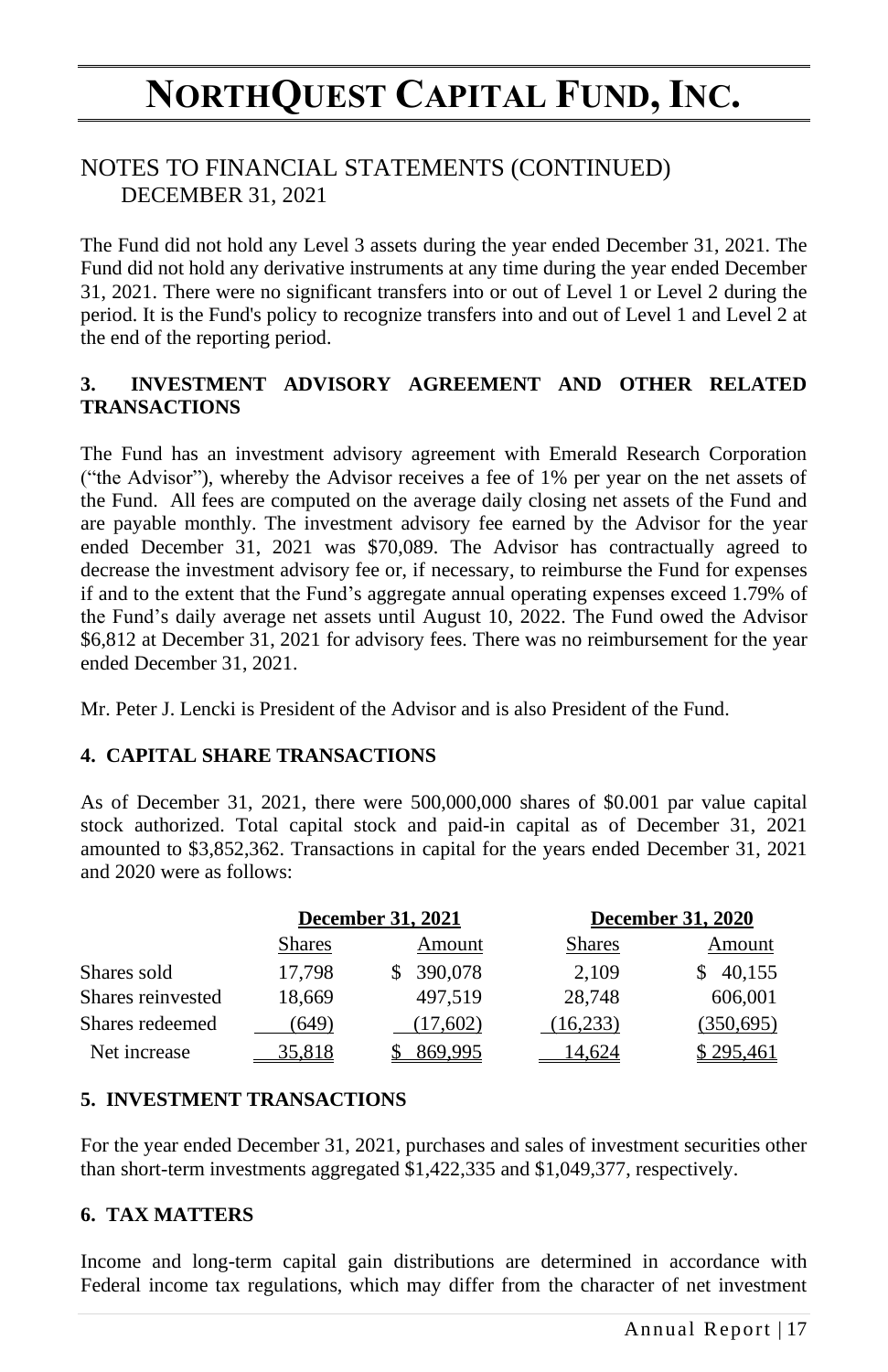## NOTES TO FINANCIAL STATEMENTS (CONTINUED) DECEMBER 31, 2021

income or net realized gains presented in these financial statements in accordance with U.S. GAAP.

As of December 31, 2021, the tax basis components of unrealized appreciation (depreciation) and cost of investments were as follows:

| Gross tax appreciation of investments |  | \$4,400,003 |
|---------------------------------------|--|-------------|
| Gross tax depreciation of investments |  | (435)       |
| Net tax appreciation of investments   |  | \$4,399,568 |

Federal tax cost of investments, including short-term investments \$ 3,853,959

The tax character of distributions paid for the years ended December 31, 2021 and 2020 were as follows:

|                        | 2021      | 2020      |
|------------------------|-----------|-----------|
| Long-term capital gain | \$497,519 | \$606,001 |

The Fund's distributable earnings on a tax basis are determined only at the end of each fiscal year. As of December 31, 2021, the Fund's most recent fiscal year-end, the components of distributable earnings on a tax basis were as follows:

| Unrealized Appreciation           | \$4,399,568 |
|-----------------------------------|-------------|
| Total Distributable Earnings, Net | \$4,399,568 |

In accordance with GAAP, the Fund recorded a permanent book/tax difference of \$57,629 from net investment loss to paid in capital. This reclassification has no impact on the net asset value of the Fund and is designed generally to present undistributed income and net realized gains on a tax basis, which is considered to be more informative to shareholders.

### **7. CONTROL AND OWNERSHIP**

The beneficial ownership, either directly or indirectly, of more than 25% of the voting securities of a fund creates a presumption of control of the fund under Section  $2(a)(9)$  of the Investment Company Act of 1940. As of December 31, 2021, the Portfolio manager and immediate family members, in aggregate, owned approximately 38% of the shares of the Fund.

### **8. INDEMNIFICATIONS**

In the normal course of business, the Fund enters into contracts that contain general indemnification to other parties. The Fund's maximum exposure under these contracts is unknown as this would involve future claims that may be made against the Fund that have not yet occurred. The Fund expects the risk of loss to be remote.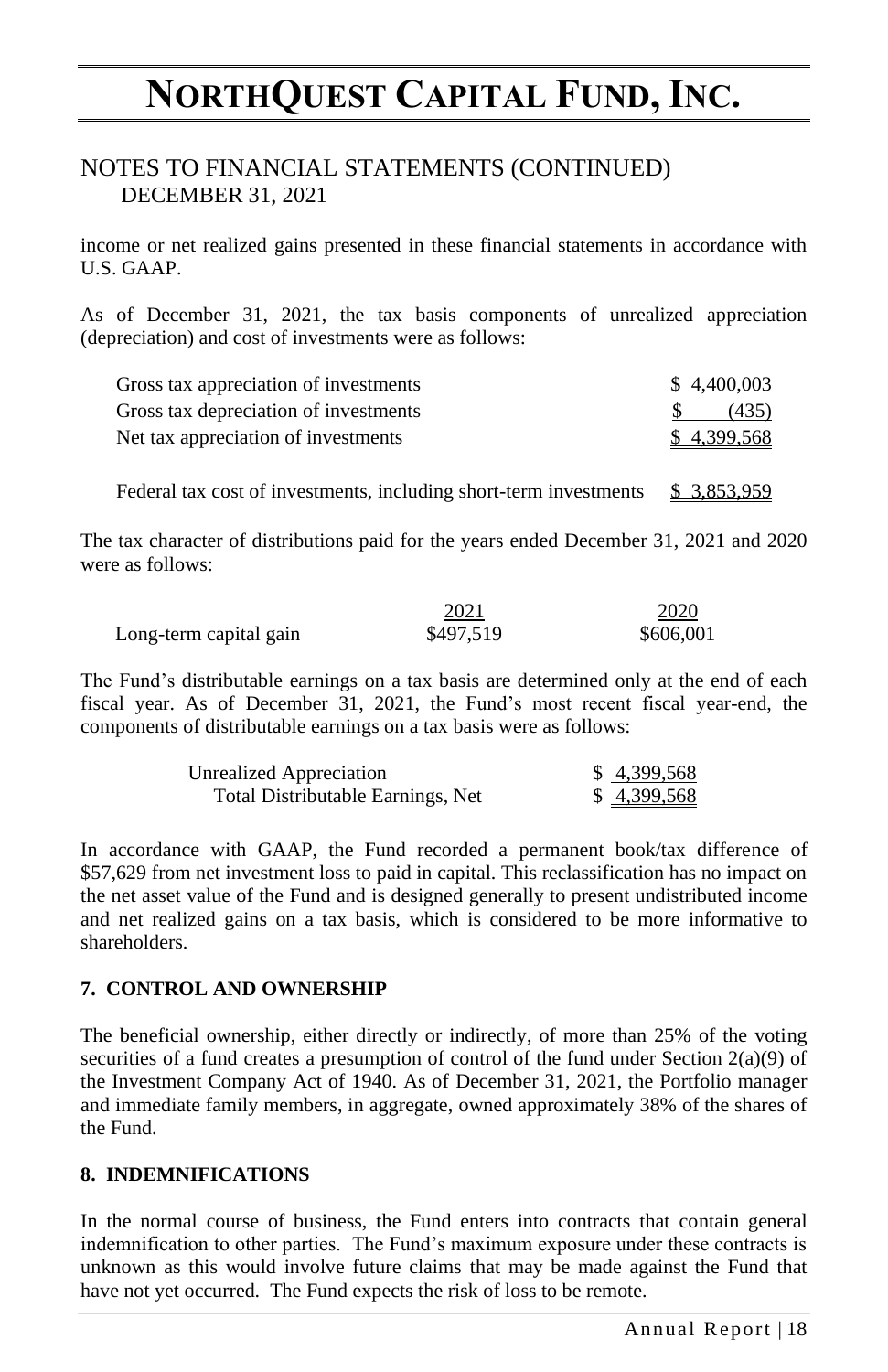## NOTES TO FINANCIAL STATEMENTS (CONTINUED) DECEMBER 31, 2021

### **9. MARKET RISK**

Overall market risks may also affect the value of the Fund. Factors such as domestic economic growth and market conditions, interest rate levels and political events affect the securities markets. Local, regional or global events such as war, acts of terrorism, the spread of infectious illness or other public health issue, recessions and depressions, or other events could have a significant impact on the Fund and its investments and could result in increased premiums or discounts to the Fund's net asset value, and may impair market liquidity, thereby increasing liquidity risk. The Fund could lose money over short periods due to short-term market movements and over longer periods during more prolonged market downturns. During a general market downturn, multiple asset classes may be negatively affected. Changes in market conditions and interest rates can have the same impact on all types of securities and instruments.

An outbreak of infectious respiratory illness caused by a novel coronavirus known as COVID-19 was first detected in China in December 2019 and has now been detected globally. This coronavirus has resulted in travel restrictions, closed international borders, enhanced health screenings at ports of entry and elsewhere, disruption of and delays in healthcare service preparation and delivery, prolonged quarantines, cancellations, supply chain disruptions, and lower consumer demand, as well as general concern and uncertainty. The impact of COVID-19, and other infectious illness outbreaks that may arise in the future, could adversely affect the economies of many nations or the entire global economy, individual issuers and capital markets in ways that cannot necessarily be foreseen. In addition, the impact of infectious illnesses in emerging market countries may be greater due to generally less established healthcare systems. Public health crises caused by the COVID-19 outbreak may exacerbate other pre-existing political, social and economic risks in certain countries or globally. The duration of the COVID-19 outbreak and its effects cannot be determined with certainty.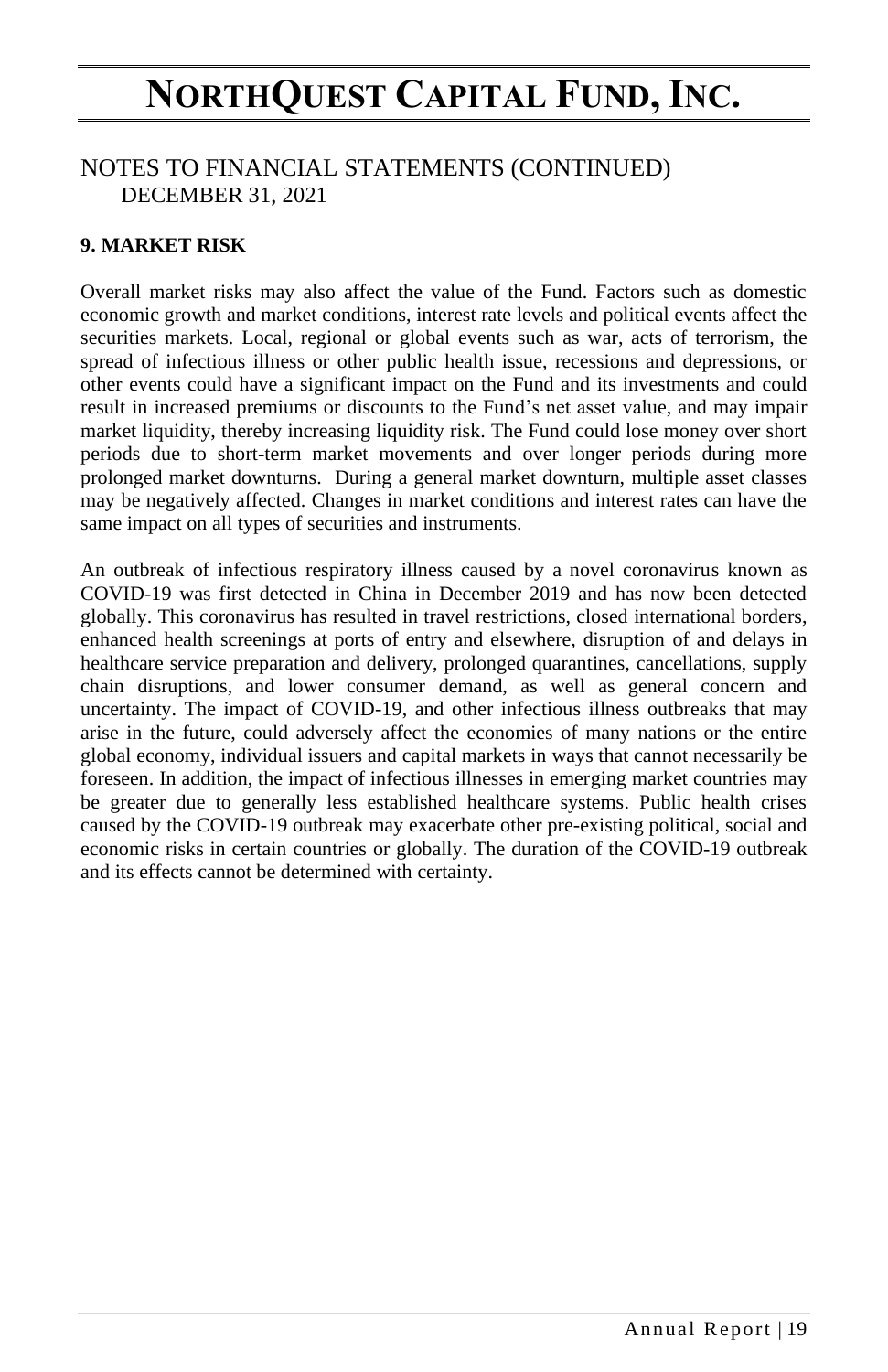## **REPORT OF INDEPENDENT REGISTERED PUBLIC ACCOUNTING FIRM**

To the Shareholders and Board of Directors of the NorthQuest Capital Fund, Inc.

#### **Opinion on the Financial Statements**

We have audited the accompanying statement of assets and liabilities of the NorthQuest Capital Fund, Inc., (the "Fund") including the schedule of investments, as of December 31, 2021, the related statement of operations for the year then ended, the statements of changes in net assets for each of the two years in the period then ended and the related notes (collectively referred to as the "financial statements") and the financial highlights for each of the five years in the period then ended. In our opinion, the financial statements and financial highlights present fairly, in all material respects, the financial position of the NorthQuest Capital Fund, Inc. as of December 31, 2021, the results of its operations for the year then ended, the changes in its net assets for each of the two years in the period then ended, and the financial highlights for each of the five years in the period then ended, in conformity with accounting principles generally accepted in the United States of America.

#### **Basis for Opinion**

These financial statements and financial highlights are the responsibility of the Fund's management. Our responsibility is to express an opinion on these financial statements and financial highlights based on our audits. We are a public accounting firm registered with the Public Company Accounting Oversight Board (United States) ("PCAOB") and are required to be independent with respect to the Fund in accordance with the U.S. federal securities laws and the applicable rules and regulations of the Securities and Exchange Commission and the PCAOB.

We conducted our audits in accordance with the standards of the PCAOB. Those standards require that we plan and perform the audit to obtain reasonable assurance about whether the financial statements and financial highlights are free of material misstatement, whether due to error or fraud. The Fund is not required to have, nor were we engaged to perform, an audit of its internal control over financial reporting. As part of our audits, we are required to obtain an understanding of internal control over financial reporting but not for the purpose of expressing an opinion on the effectiveness of the Fund's internal control over financial reporting. Accordingly, we express no such opinion.

Our audits included performing procedures to assess the risk of material misstatement of the financial statements and financial highlights, whether due to error or fraud, and performing procedures that respond to those risks. Such procedures included examining, on a test basis, evidence regarding the amounts and disclosures in the financial statements and financial highlights. Our procedures included confirmation of securities and cash owned as of December 31, 2021, by correspondence with the custodian. Our audits also included evaluating the accounting principles used and significant estimates made by management, as well as evaluating the overall presentation of the financial statements and financial highlights. We believe that our audits provide a reasonable basis for our opinion.

Sanville + Congrany

We have served as the Fund's auditor since 2002 Abington, Pennsylvania February 23, 2022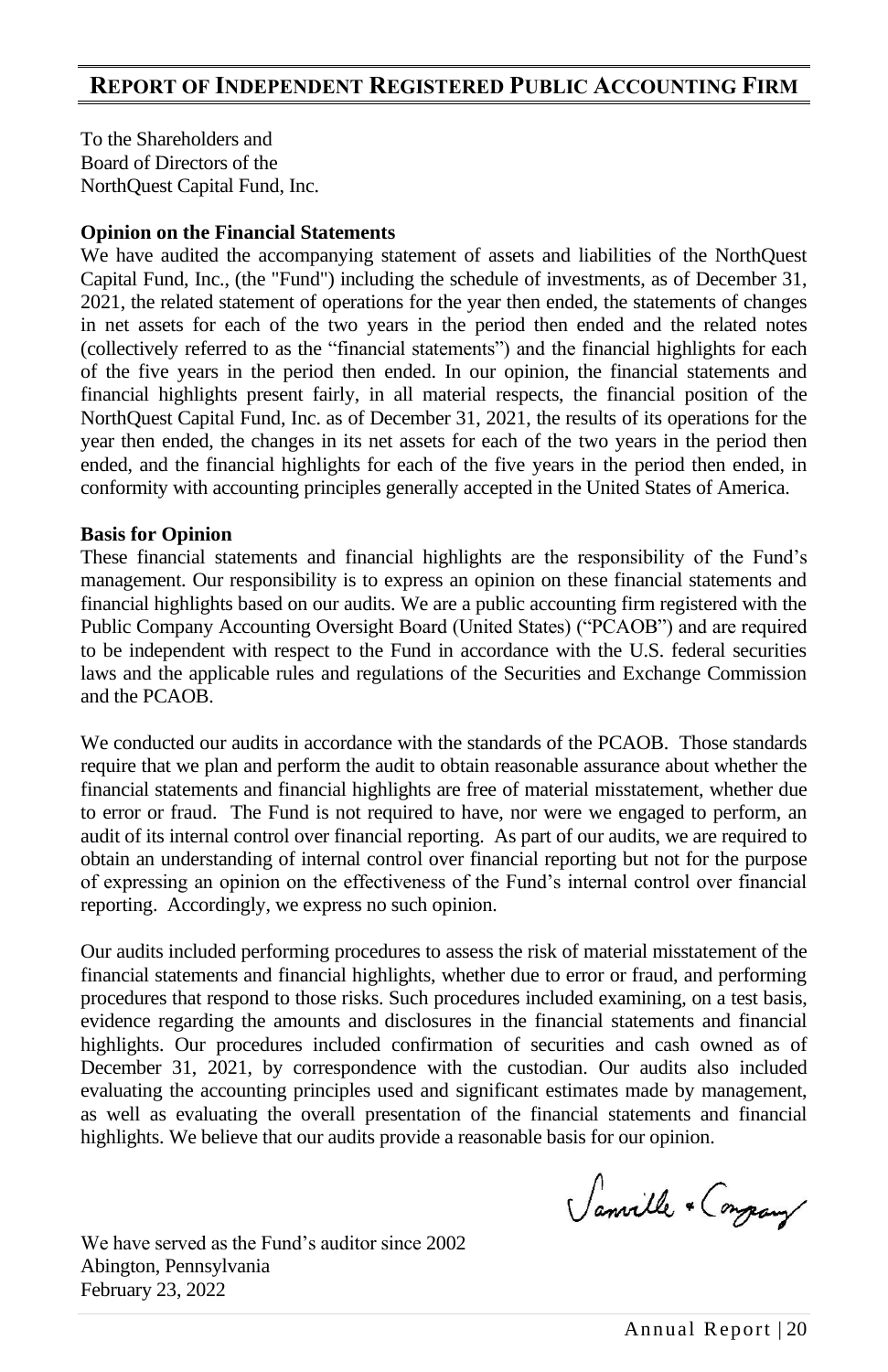## EXPENSE ILLUSTRATION DECEMBER 31, 2021 (UNAUDITED)

### Expense Example

As a shareholder of the NorthQuest Capital Fund, you incur ongoing costs which typically consist of management fees and other Fund expenses. This Example is intended to help you understand your ongoing costs (in dollars) of investing in the Fund and to compare these costs with the ongoing costs of investing in other mutual funds.

The Example is based on an investment of \$1,000 invested at the beginning of the period and held for the entire six-month period, July 1, 2021 through December 31, 2021.

#### Actual Expenses

The first line of the table below provides information about actual account values and actual expenses. You may use the information in this line, together with the amount you invested, to estimate the expenses that you paid over the period. Simply divide your account value by \$1,000 (for example, an \$8,600 account value divided by \$1,000 = 8.6), then multiply the result by the number in the first line under the heading entitled "Expenses Paid During Period" to estimate the expenses you paid on your account during this period.

#### Hypothetical Example for Comparison Purposes

The second line of the table below provides information about hypothetical account values and hypothetical expenses based on the Fund's actual expense ratio and an assumed rate of return of 5% per year before expenses, which is not the Fund's actual return. The hypothetical account values and expenses may not be used to estimate the actual ending account balance or expenses you paid for the period. You may use this information to compare the ongoing costs of investing in this Fund and other funds. To do so, compare this 5% hypothetical example with the 5% hypothetical examples that appear in the shareholder reports of the other funds.

Please note that the expenses shown in the table are meant to highlight your ongoing costs only and do not reflect any transactional costs, such as sales charges (loads), redemption fees, or exchange fees. Therefore, the second line of the table is useful in comparing ongoing costs only, and will not help you determine the relative total costs of owning different funds. In addition, if these transactional costs were included, your costs would have been higher.

|                                    | <b>Beginning</b><br><b>Account Value</b> | Ending<br><b>Account Value</b> | <b>Expenses Paid</b><br>During the Period* |
|------------------------------------|------------------------------------------|--------------------------------|--------------------------------------------|
|                                    | July 1, 2021                             | December 31, 2021              | July 1, 2021 to<br>December 31, 2021       |
| Actual<br>Hypothetical             | \$1,000.00                               | \$1,144.06                     | \$7.67                                     |
| (5% Annual Return before expenses) | \$1,000.00                               | \$1,018.05                     | \$7.22                                     |

\* Expenses are equal to the Fund's annualized expense ratio of 1.42%, multiplied by the average account value over the period, multiplied by 184/365 (to reflect the one-half year period).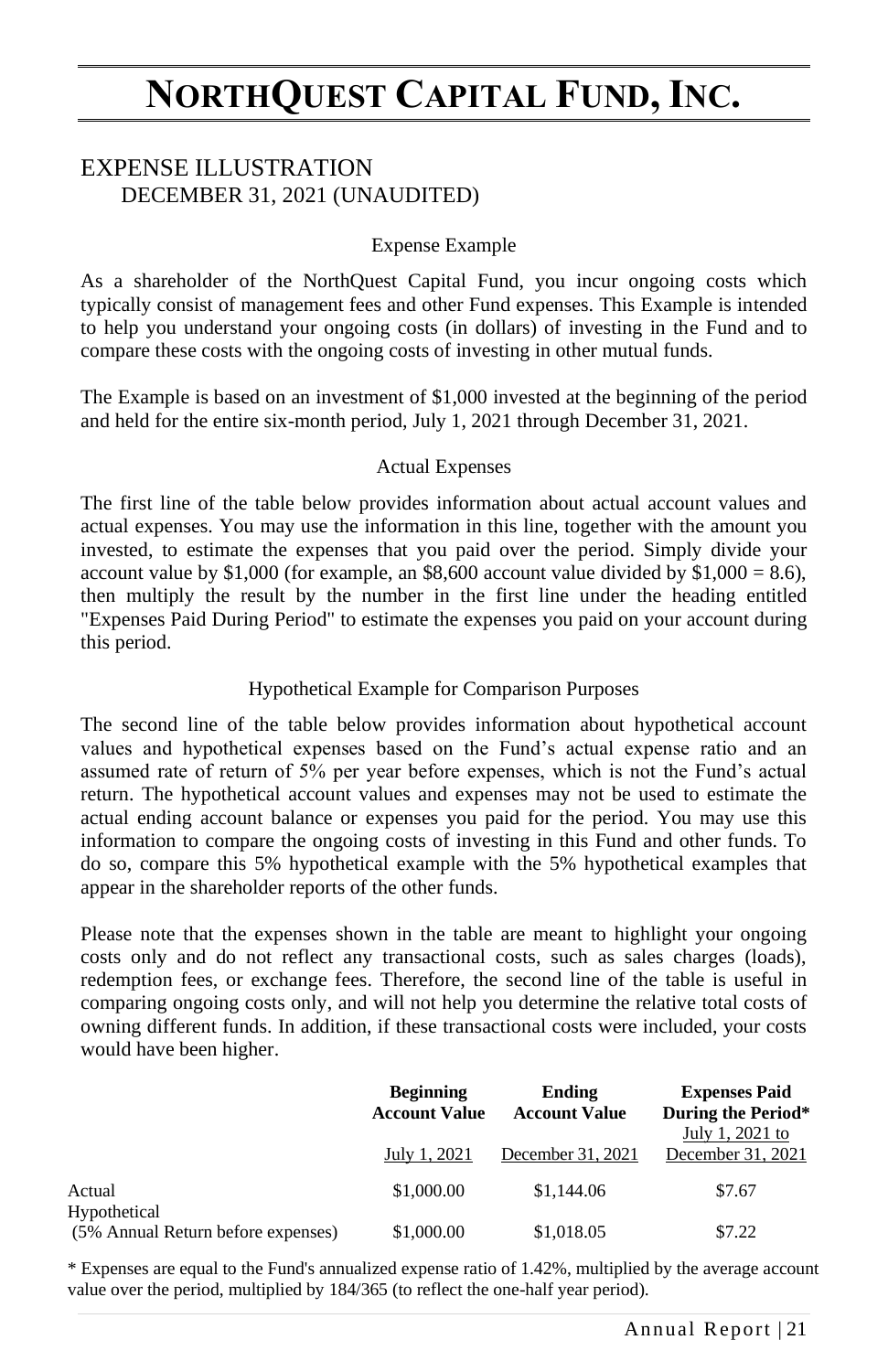### ADDITIONAL INFORMATION DECEMBER 31, 2021 (UNAUDITED)

### **BOARD DISCUSSION ON RENEWING FUND'S ADVISORY CONTRACT**

The Board renewed the advisory contract with Emerald Research Corporation (the "ERC") on August 6, 2021 (effective August 10, 2021 to August 10, 2022) for the following reasons:

#### Nature and Quality of Services

The Directors reviewed the nature, extent and quality of the services provided by ERC to the Fund. They considered the Investment Adviser's responsibilities in maintaining and updating its common stock securities research; overseeing daily and monthly reports furnished by the Fund's transfer agent; maintaining technology devices, updating the Fund's website, staying apprised of current political, economic, and geopolitical events, and to adhering to the ERC Code of Ethics and the Fund's compliance policies. Based on this review, the Directors concluded that they were satisfied with the nature, extent and quality of services provided by the Investment Adviser.

#### Investment Performance

The Board reviewed the Fund's performance. They noted that as of 07/30/2021 the Fund was up 20.72% while the S&P 500 Total Return was up 17.99%. The Directors examined the following data: investment category, fees, assets under management, and Y-T-D performance as of 07/30/2021. The Board reviewed the data of 12 mutual funds and compared the statistics with the Fund's data. The Board concluded that the Fund's overall performance was satisfactory.

#### Fees

The Directors examined the advisory fee paid to the Investment Advisor according to the advisory agreement. They compared the ERC advisory fee with the aforementioned advisory fees paid by other funds in different investment categories. Based on these findings the Board determined that the advisory fees paid to ERC, as stated in the advisory contract, were reasonable when compared to fees charged by other Investment Advisers providing similar services to other Funds.

#### Profitability and Other Benefits to the Investment Adviser

The Board next reviewed ERC's financial documents, which are examined quarterly. Based on this examination, the Directors concluded that ERC's profitability and financial condition would not prevent the Board from approving the Advisory Agreement.

#### Economies of Scale

The Board considered information regarding the economies of scale and Fund expenses. The Directors took into account the size of the Fund's assets and services rendered by the Investment Advisor. Additionally, the Investment Advisor has contractually agreed to decrease the investment advisory fee or, if necessary, to reimburse the Fund for expenses if and to the extent that the Fund's aggregate annual operating expenses exceed 1.79% of the Fund's daily average net assets until August 10, 2022. The Directors decided that no adjustment to the existing advisory fee was necessary.

#### Conclusion

On the basis of this examination, the Fund's Board of Directors including all Independent Directors, unanimously approved the renewal of the advisory contract.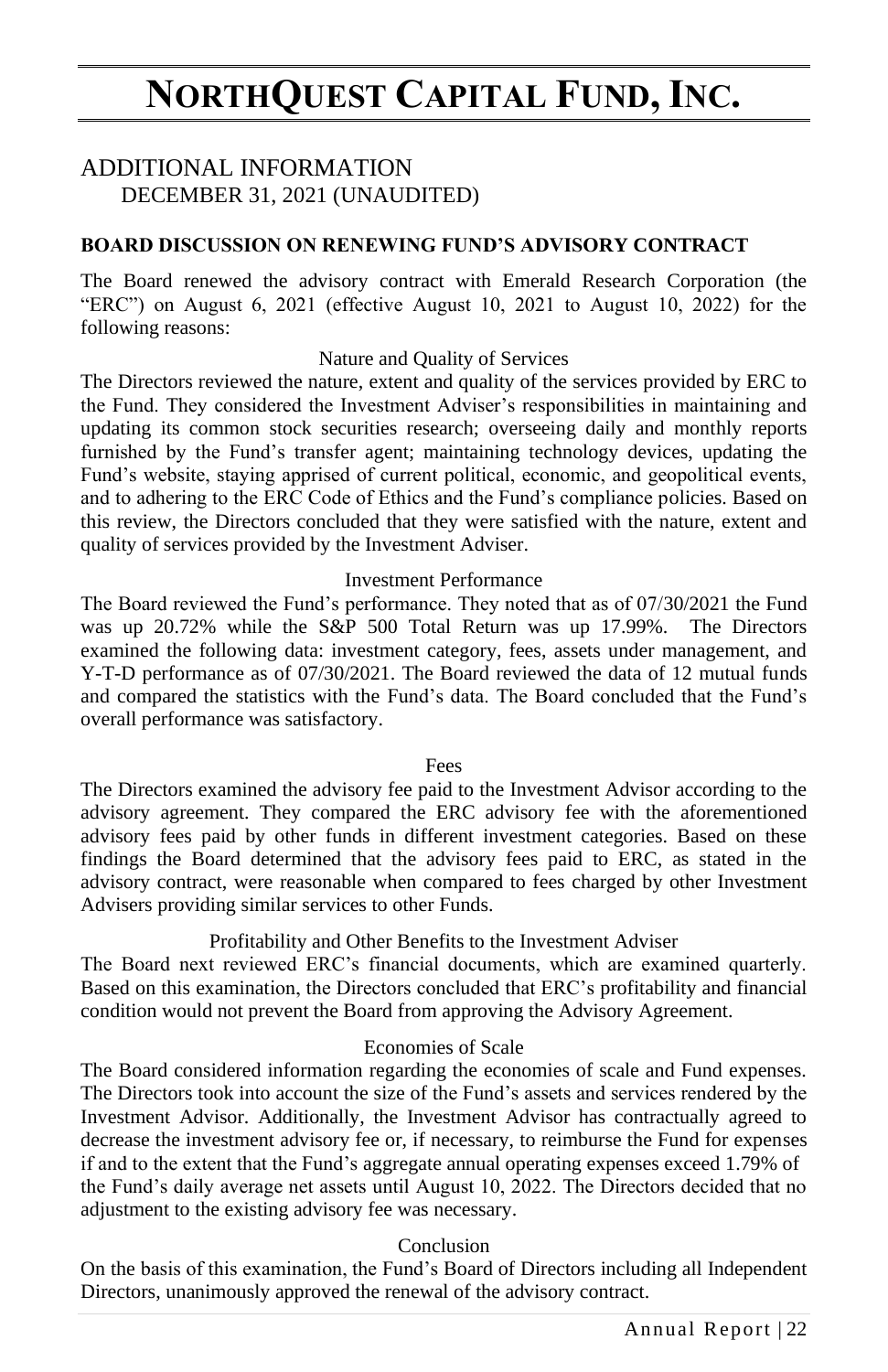## ADDITIONAL INFORMATION (CONTINUED) DECEMBER 31, 2021 (UNAUDITED)

### **PORTFOLIO HOLDINGS**

The Fund files its complete schedule of investments with the Securities and Exchange Commission ("SEC") for the first and third quarters of each fiscal year on Form N-PORT. The Form N-PORT filing must be made within 60 days of the end of the quarter. The Fund's Form N-PORT is available on the SEC's web site at http://www.sec.gov, or they may be reviewed and copied at the SEC's Public Reference Room in Washington, DC (call 1-800-732-0330 for information on the operation of the Public Reference Room). You may also obtain copies by calling the Fund at 1-800-239-9136, free of charge.

#### **PROXY VOTING**

The Fund's proxy voting policies, procedures and voting records relating to common stock securities in the Fund's investment portfolio are available without charge, upon request, by calling the Fund's toll-free telephone number 1-800-239-9136. The Fund will send this information within three business days of receipt of the request, by first class mail or other means designed to ensure prompt delivery. The Fund's proxy information is also available on the Securities and Exchange Commission website at http://www.sec.gov.

#### **ADDITIONAL INFORMATION**

The Fund's Statement of Additional Information ("SAI") includes additional information about the directors and is available, without charge, upon request. You may call toll-free 1-800-239-9136 to request a copy of the SAI or to make shareholder inquiries.

### **LIQUIDITY RISK MANAGEMENT PROGRAM**

The Fund has adopted and implemented a Liquidity Risk Management Program (the "LRM Program") as required by Rule 22e-4 under the Investment Act of 1940. The LRM Program was devised to assess and alleviate the risk that the Fund could not meet requests to redeem Fund shares without significant dilution of the remaining investor interests in the Fund. The Fund considers a variety of factors such as the Fund's longterm investment strategy, liquidity classifications of portfolio investments, and holdings of cash and cash equivalents during normal and unprecedented stressful stock market conditions as part of the management and assessment of liquidity risk.

On December 9, 2021, the Board reviewed the LRM Program Administrator's annual report. The LRM Program Administrator disclosed to the Board that throughout the 12 month period ended November 30, 2021 ("Covered Period"), the Fund maintained a high level of liquidity by being primarily invested in "highly liquid investments". During the Covered Period, there were no liquidity events that materially impacted the Fund's ability to meet redemptions in a timely manner without dilution to existing shareholders.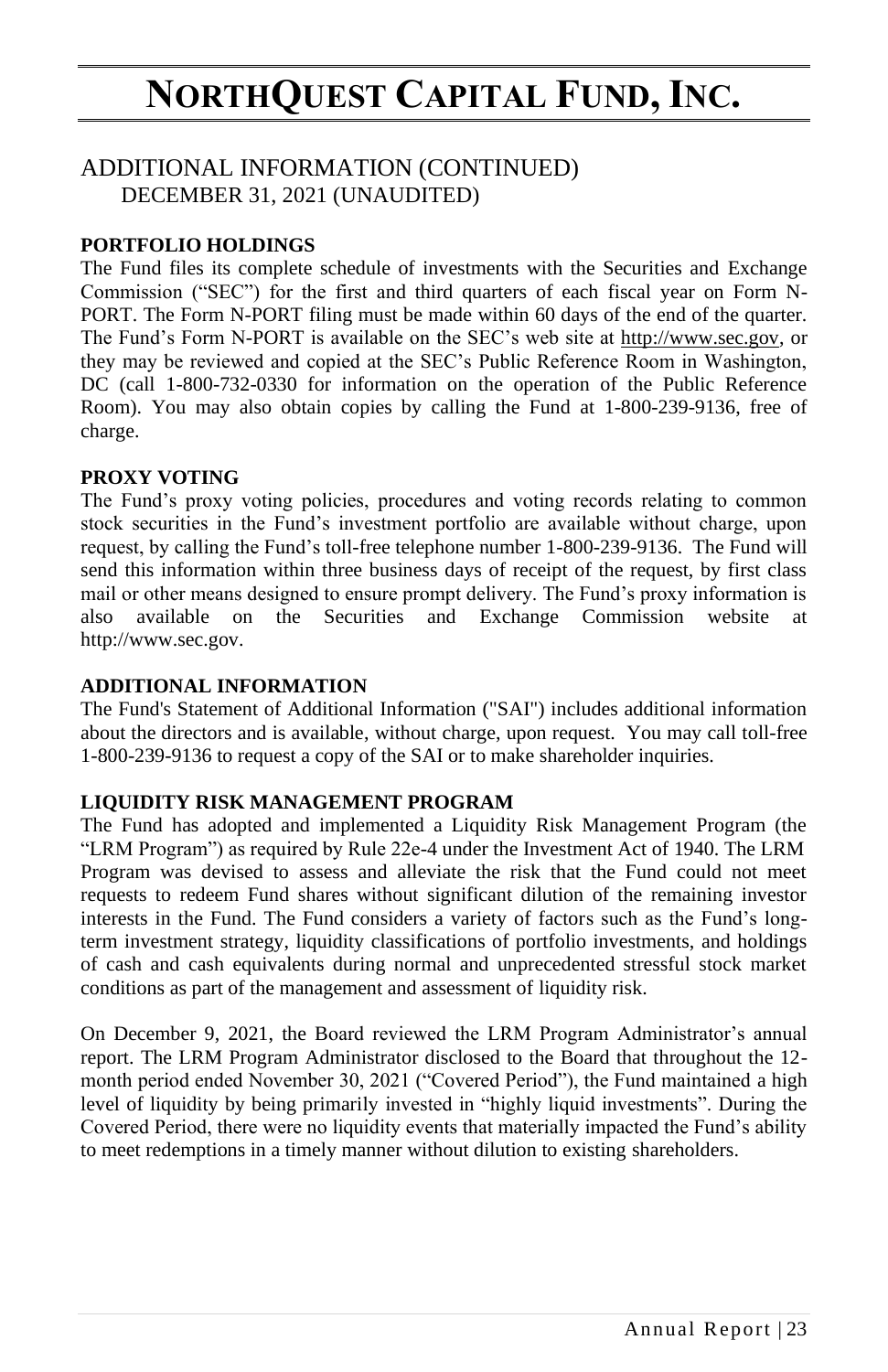## DIRECTORS & OFFICERS DECEMBER 31, 2021 (UNAUDITED)

The Fund's Board of Directors has the ultimate responsibility of operating the Fund. Information about the Fund's Directors is provided below. Additional board member information is included in the SAI, which is available free of charge by calling 1-800-239-9136.

#### INDEPENDENT DIRECTORS

| Name and Age                      | <b>Position</b> | Term/Time on<br>Bd.      | Principal<br>Occupation<br>During Last 5<br><b>Years</b> | <b>Other Public</b><br>Company<br><b>Directorships</b> |
|-----------------------------------|-----------------|--------------------------|----------------------------------------------------------|--------------------------------------------------------|
| Charles G. Camarata<br>Age $77$   | Lead Director   | 1 year term;<br>10 years | Private Investor                                         | None                                                   |
| William S. Foote, Jr.<br>Age $77$ | Director        | 1 year term;<br>7 years  | Private Investor                                         | None                                                   |
| George Sikora<br>Age 75           | Director        | 1 year term;<br>6 years  | Private Investor                                         | None                                                   |

#### INTERESTED DIRECTOR & OFFICER

| Name and Age                | <b>Position</b>                                                       | Term/Time on<br>Bd.      | <b>Principal</b><br>Occupation<br>During Last 5<br><b>Years</b>   | <b>Other Public</b><br>Company<br><b>Directorships</b> |
|-----------------------------|-----------------------------------------------------------------------|--------------------------|-------------------------------------------------------------------|--------------------------------------------------------|
| Peter J. Lencki<br>Age $67$ | Chairman<br>President/<br>Treasurer<br>Chief<br>Compliance<br>Officer | 1 year term;<br>20 years | Portfolio<br>Manager<br><b>NorthQuest</b><br>Capital Fund         | None                                                   |
| Mary E. Lencki *<br>Age 64  | Secretary                                                             | 1 year term;<br>20 years | <b>Nurse</b><br><b>Brighton Gardens</b><br><b>Assisted Living</b> | None                                                   |

\* Directors of the Fund are considered "Interested persons", as define in the Investment Company Act of 1940, because these individuals are affiliated with the Investment Adviser. Mary and Peter Lencki have a "family relationship".

Directors of the Fund are considered "Interested Directors", as defined in the Investment Company Act of 1940, because these individuals are affiliated with the Fund's Investment Adviser. Mr. Peter Lencki is president/owner of the Fund's Investment Advisor.

Each independent director received compensation of \$200 during the year ended December 31, 2021.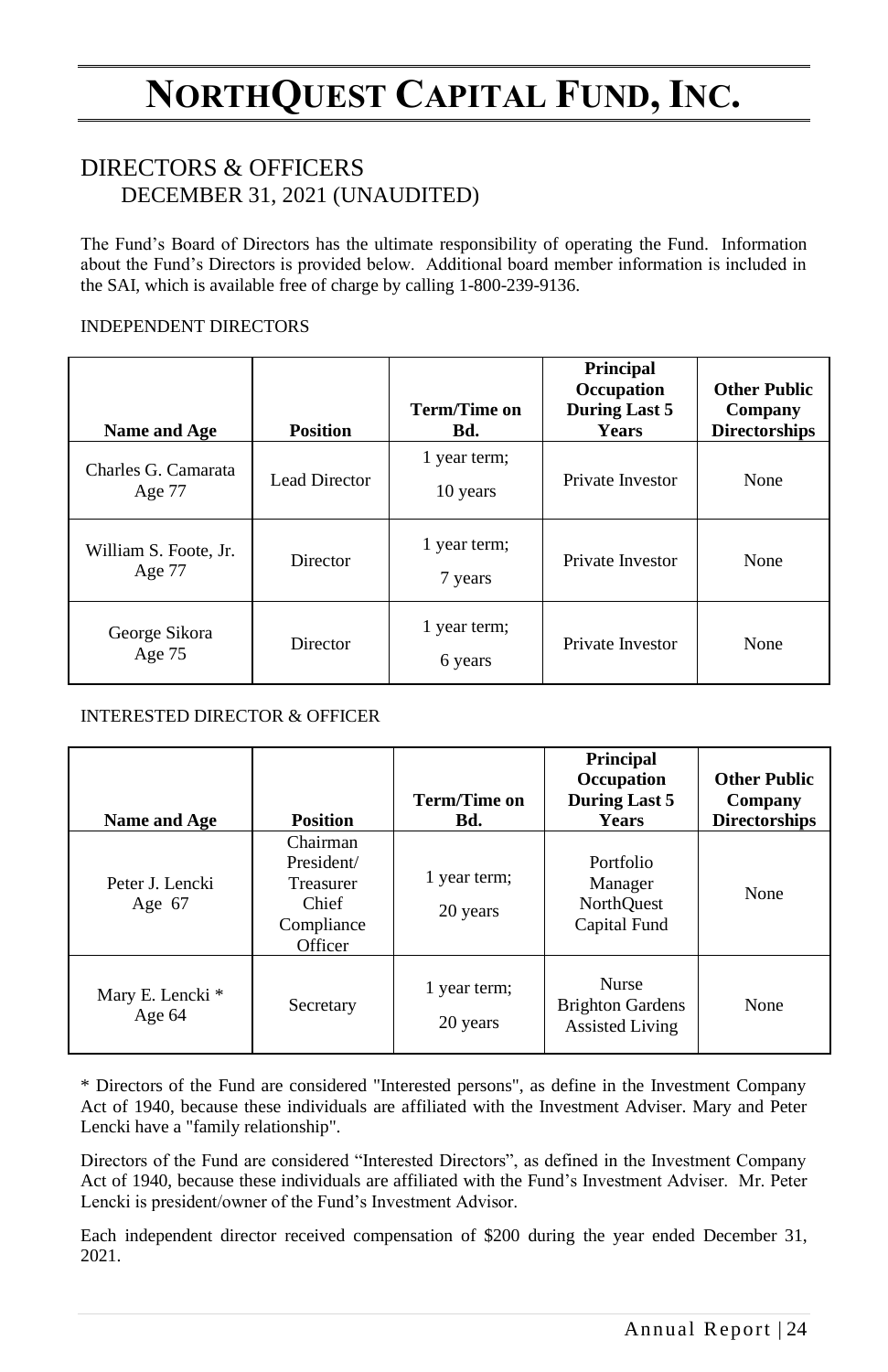This Page Was Left Blank Intentionally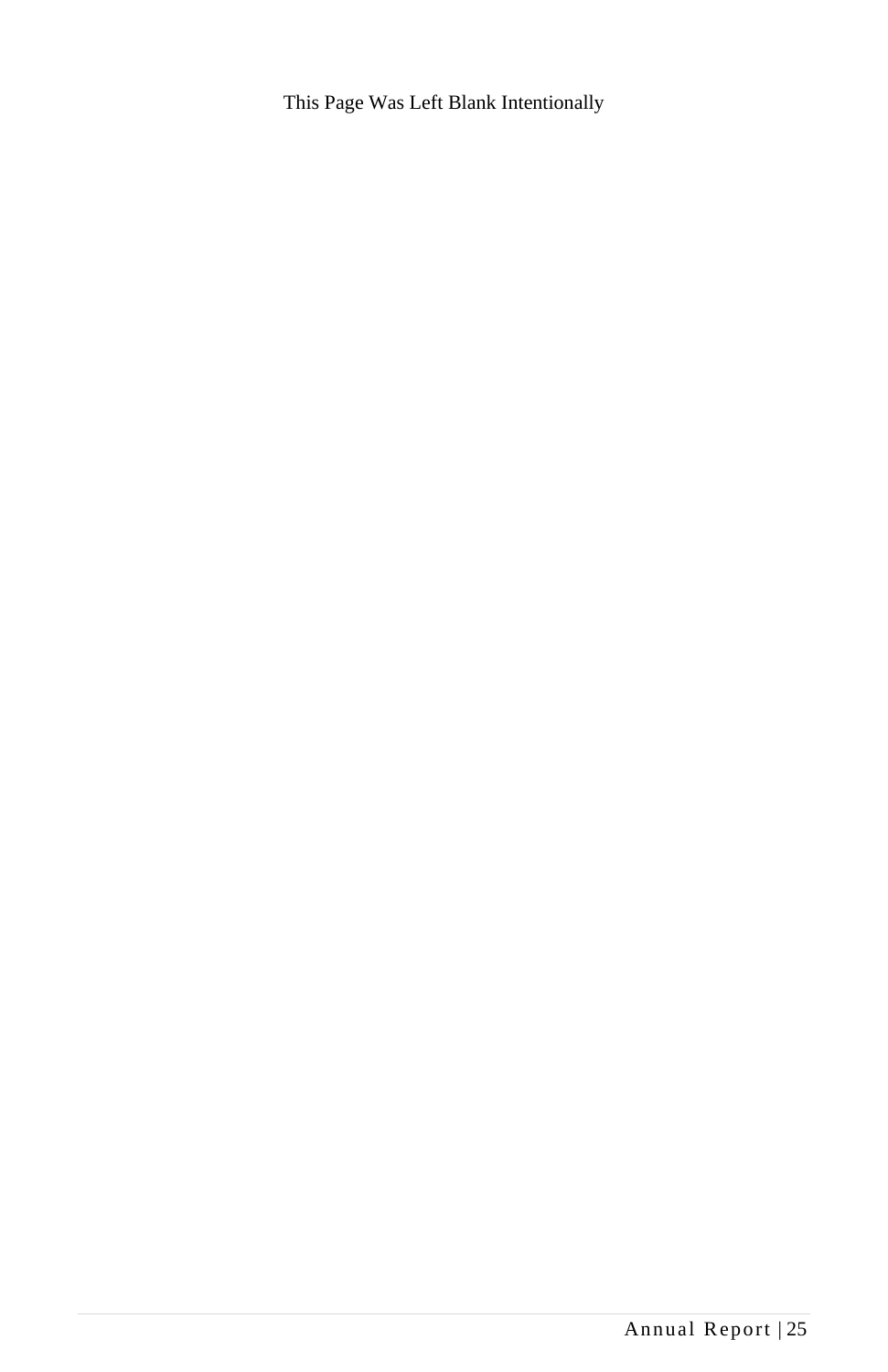This Page Was Left Blank Intentionally